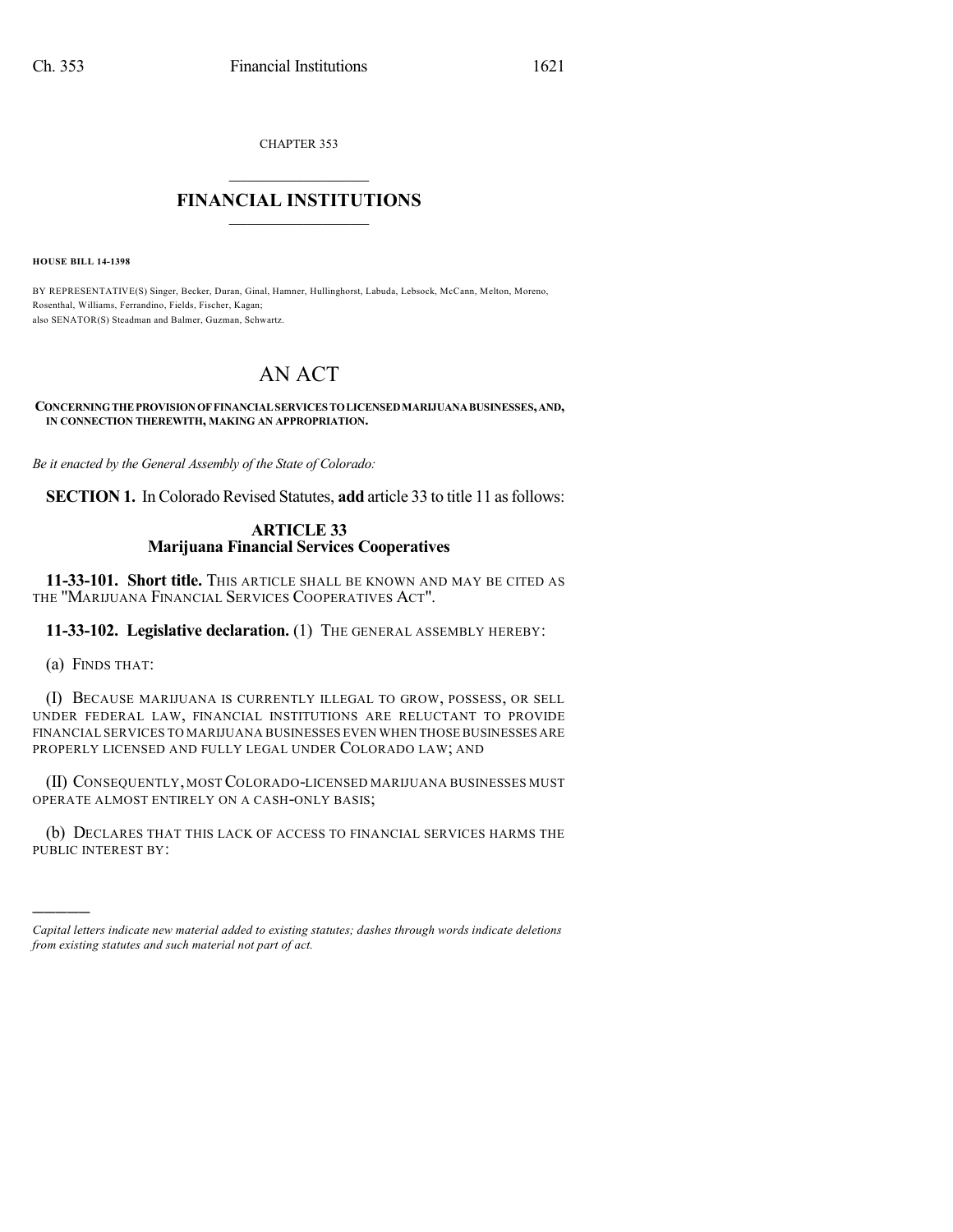(I) STIMULATING THE MARIJUANA BLACK MARKET'S COMPETITIVE ADVANTAGE BY INCREASING LICENSED MARIJUANA BUSINESSES' COSTS OF DOING BUSINESS;

(II) INCREASING THE CRIME RATE ASSOCIATED WITH LICENSED MARIJUANA BUSINESSES DUE TO THE LARGE AMOUNTS OF CASH THAT MUST BE KEPT ON PREMISES; AND

(III) IMPEDING COLORADO'S ABILITY TO TRACK AND INDEPENDENTLY VERIFY THE ACCOUNTING OF LICENSED MARIJUANA BUSINESSES' REVENUES; AND

(c) DECLARES THAT THE ENACTMENT OF THIS ARTICLE, BY AUTHORIZING THE FORMATION OF MARIJUANA FINANCIAL SERVICES COOPERATIVES, IS NECESSARY FOR THE PROMOTION AND PRESERVATION OF THE PUBLIC WELFARE.

**11-33-103. Definitions.** AS USED IN THIS ARTICLE, UNLESS THE CONTEXT OTHERWISE REQUIRES:

(1) "CANNABIS CREDIT CO-OP" OR "CO-OP" MEANS A MARIJUANA FINANCIAL SERVICES COOPERATIVE.

(2) "COMMISSIONER" MEANS THE STATE COMMISSIONER OF FINANCIAL SERVICES APPOINTED PURSUANT TO SECTION 11-44-102.

(3) "DIVISION"MEANS THE DIVISION OF FINANCIAL SERVICES CREATED IN SECTION 11-44-101.

(4) "LICENSED MARIJUANA BUSINESS"MEANS AN ENTITY LICENSED PURSUANT TO SECTION 12-43.3-402, 12-43.3-403, 12-43.3-404, 12-43.4-402, 12-43.4-403, 12-43.4-404, OR 12-43.4-405, C.R.S.

(5) "MEMBER" MEANS A LICENSED MARIJUANA BUSINESS, INDUSTRIAL HEMP BUSINESS, OR AN ENTITY THAT PROVIDES GOODS OR SERVICES TO A LICENSED MARIJUANA BUSINESS AND THAT PROVIDES DOCUMENTATION TO THE CO-OP OF AN INABILITY TO GET COMPARABLE SERVICES FROM A BANK OR CREDIT UNION, ACTING THROUGH ONE OR MORE OF ITS CURRENT PARTNERS, EXECUTIVE OFFICERS, OR DIRECTORS.

**11-33-104. Organization - charter - investigation.** (1) A MARIJUANA FINANCIAL SERVICES COOPERATIVE, REFERRED TO IN THIS ARTICLE AS A CANNABIS CREDIT CO-OP, IS A COOPERATIVE ASSOCIATION INCORPORATED PURSUANT TO THIS ARTICLE FOR THE TWOFOLD PURPOSE OF PROVIDING SPECIFIED FINANCIAL SERVICES TO ITS MEMBERS AND CREATING A SOURCE OF CREDIT FOR THEM.

(2) A CO-OP MAY BE ORGANIZED IN THE FOLLOWING MANNER:

(a) (I) ANY EIGHT OR MORE COLORADO RESIDENTS MAY EXECUTE, IN A NUMBER OF COPIES TO BE SPECIFIED BY THE COMMISSIONER, ARTICLES OF INCORPORATION THAT SET FORTH THE TERMS BY WHICH THEY AGREE TO BE BOUND. THE ARTICLES MUST STATE THE NAME AND ADDRESS OF THE PROPOSED CO-OP; THE NAMES AND ADDRESSES OF THE INCORPORATORS;THE NUMBER OF SHARES SUBSCRIBED BY EACH INCORPORATOR; AND THE TERM OF EXISTENCE OF THE CORPORATION, WHICH MAY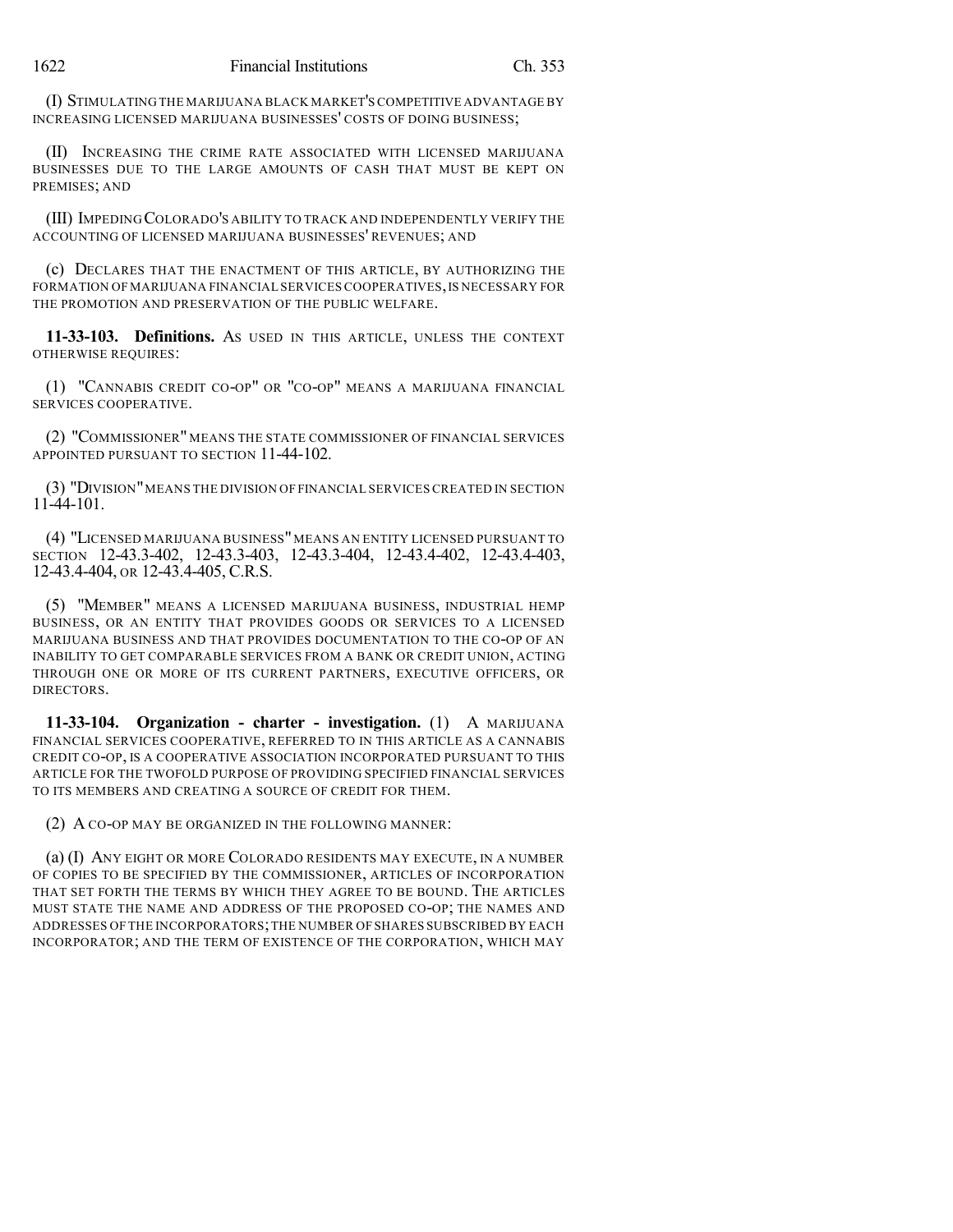#### BE PERPETUAL.

(II) A CO-OP MAY BE INCORPORATED AND ORGANIZED FOR THE PURPOSE OF PROVIDING FINANCIAL SERVICES TO LICENSED MARIJUANA BUSINESSES IN GOOD STANDING WITH THE EXECUTIVE DIRECTOR OF THE STATE LICENSING AUTHORITY CREATED IN SECTION 12-43.3-201, C.R.S., INDUSTRIAL HEMP BUSINESSES, AND ENTITIES THAT PROVIDE GOODS OR SERVICES TO LICENSED MARIJUANA BUSINESSES AND THAT PROVIDE DOCUMENTATION TO THE CO-OP OF AN INABILITY TO GET COMPARABLE SERVICES FROM A BANK OR CREDIT UNION.

(b) THE INCORPORATORS MUST PREPARE,IN A NUMBER OF COPIES TO BE SPECIFIED BY THE COMMISSIONER, PROPOSED BYLAWS FOR THE GOVERNING OF THE CO-OP, CONSISTENT WITH THIS ARTICLE, ON STANDARD FORMS APPROVED BY THE COMMISSIONER AND MUST DEFINE IN THE BYLAWS THE PROPOSED ELIGIBILITY REQUIREMENTS FOR MEMBERSHIP.

(c) THE PROPOSED BYLAWS MUST SET FORTH:

(I) THE CLASSES OF SHARES THAT THE CO-OP IS AUTHORIZED TO ISSUE;

(II) IF THE SHARES ARE TO CONSIST OF ONE CLASS ONLY, THE PAR VALUE OF EACH OF THE SHARES OR A STATEMENT THAT ALL OF THE SHARES ARE WITHOUT PAR VALUE, OR, IF THE SHARES ARE TO BE DIVIDED INTO CLASSES, A STATEMENT OF THE PAR VALUE OF THE SHARES OF EACH SUCH CLASS OR THAT THE SHARES ARE TO BE WITHOUT PAR VALUE; AND

(III) IF THE SHARES ARE TO BE DIVIDED INTO CLASSES, THE BYLAWS MUST DESIGNATE EACH CLASS AND A STATEMENT OF ITS PREFERENCES, LIMITATIONS, AND RELATIVE RIGHTS WITH RESPECT TO THE SHARES OF EACH OTHER CLASS.

(3) (a) THE INCORPORATORS MUST FILE AN APPLICATION IN SUCH FORM AS MAY BE PRESCRIBED BY THE COMMISSIONER TOGETHER WITH THE ARTICLES OF INCORPORATION AND THE BYLAWS WITH THE COMMISSIONER, IN A NUMBER OF COPIES TO BE SPECIFIED BY THE COMMISSIONER,UPON THE PAYMENT OF A FILING FEE, AS DETERMINED FROM TIME TO TIME BY THE COMMISSIONER, TO COVER THE REASONABLE AND NECESSARY EXPENSE TO THE DIVISION ATTRIBUTABLE TO THE APPLICATION.WITHIN SIXTY DAYS AFTER THE FILING AND PAYMENT OFTHE FEE, THE COMMISSIONER SHALL DETERMINE WHETHER THE APPLICATION COMPLIES WITH THIS ARTICLE AND WHETHER THE CO-OP WOULD BENEFIT ITS MEMBERS AND PROPOSED MEMBERS, CONSISTENT WITH THE PURPOSES OF THIS ARTICLE, THE GENERAL CHARACTER AND FITNESS OF THE INCORPORATORS, AND THE ECONOMIC ADVISABILITY OF ESTABLISHING THE PROPOSED CO-OP.UPON SUCH DETERMINATION AND WRITTEN EVIDENCE OF APPROVAL BY THE FEDERAL RESERVE SYSTEM BOARD OF GOVERNORS,THE COMMISSIONER MAY APPROVE OR DENY AN APPLICATION WITHOUT NOTICE AND HEARING. IF FEDERAL DEPOSIT INSURANCE PROVIDED BY THE FEDERAL DEPOSIT INSURANCE CORPORATION OR NATIONAL CREDIT UNION ADMINISTRATION BECOMES AVAILABLE FOR BANKS, SAVINGS AND LOAN ASSOCIATIONS, AND CREDIT UNIONS ORGANIZED TO PROVIDE FINANCIAL SERVICES TO THE LICENSED MARIJUANA INDUSTRY,THE COMMISSIONER MAY DETERMINE THAT THE CONTINUED ISSUANCE OF CHARTERS UNDER THIS ARTICLE IS NO LONGER NECESSARY OR DESIRABLE.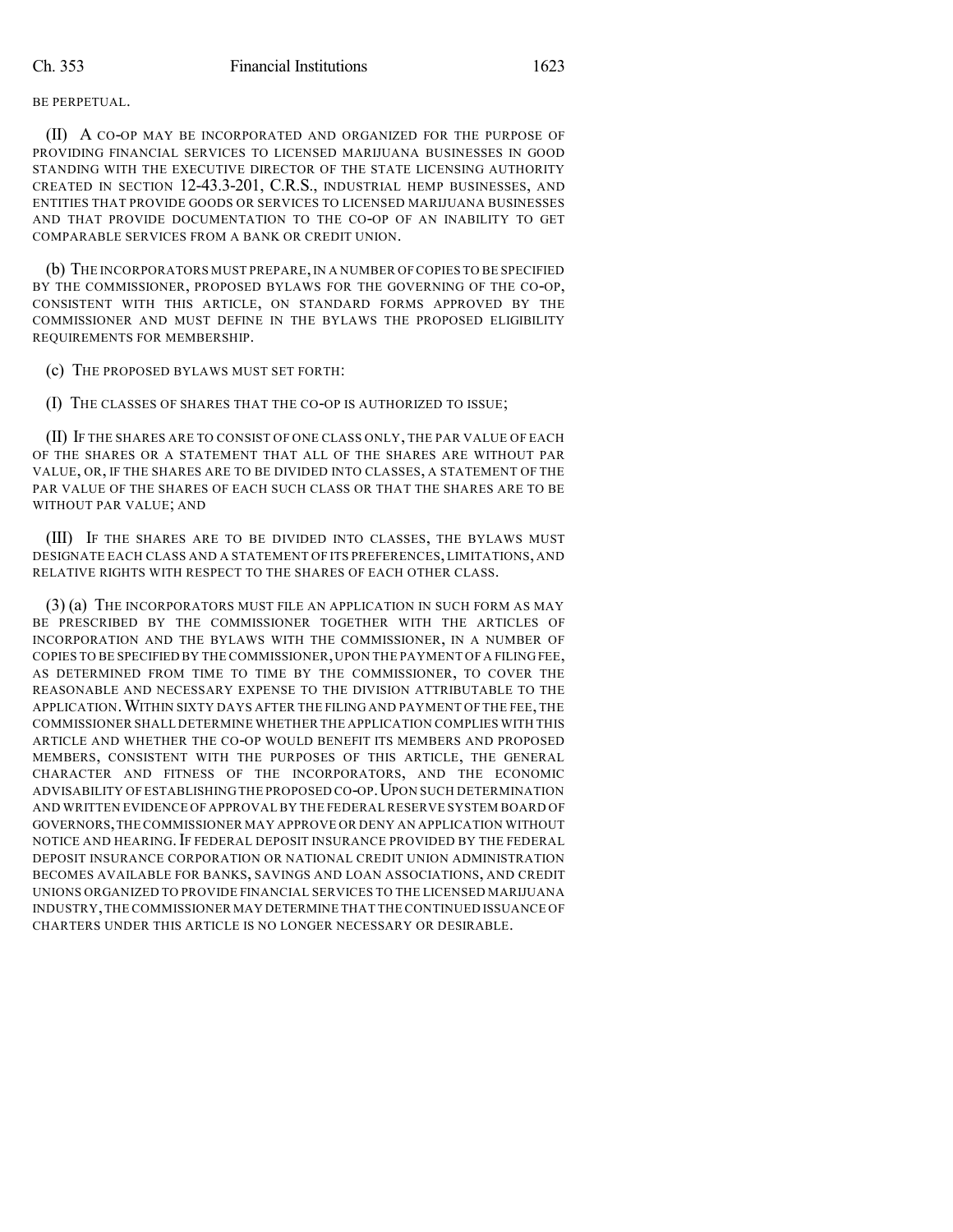1624 Financial Institutions Ch. 353

(b) THE COMMISSIONER SHALL MAKE OR CAUSE TO BE MADE AN INVESTIGATION TO DETERMINE WHETHER THE INCORPORATORS AND ORGANIZERS ARE QUALIFIED AND WHETHER THEIR QUALIFICATIONS, EXPERIENCE CONCERNING FEDERAL COMPLIANCE ISSUES, AND FINANCIAL EXPERIENCE ARE CONSISTENT WITH THEIR RESPONSIBILITIES AND DUTIES. THE COMMISSIONER SHALL INVESTIGATE WHETHER AN INCORPORATOR OR ORGANIZER HAS BEEN CONVICTED OF ANY CRIMINAL ACTIVITY. THE COMMISSIONER MAY ESTABLISH BY RULE THE CONTENT OF THE INVESTIGATIONS AND WHAT, IF ANY, INVESTIGATIONS BY OTHER AGENCIES OR AUTHORITIES MAY BE TREATED AS SUBSTANTIALLY EQUIVALENT TO AND ACCEPTED IN LIEU OF AN INVESTIGATION BY THE COMMISSIONER.

(4) (a) BEFORE THE COMMENCEMENT OF OPERATIONS OR THE CONDUCT OF BUSINESS BY THE CO-OP, THE INCORPORATORS OF THE CO-OP MUST PROVIDE TO THE COMMISSIONER WRITTEN EVIDENCE OF APPROVALBY THE FEDERAL RESERVE SYSTEM BOARD OF GOVERNORS FOR ACCESS BY THE CO-OP TO THE FEDERALRESERVE SYSTEM IN CONNECTION WITH THE PROPOSED DEPOSITORY ACTIVITIES OF THE CO-OP.

(b) UPON RECEIPT OF WRITTEN EVIDENCE OF APPROVAL BY THE FEDERAL RESERVE SYSTEM BOARD OF GOVERNORS:

(I) THE COMMISSIONER AND THE EXECUTIVE DIRECTOR OF THE DEPARTMENT OF REGULATORY AGENCIES SHALL CONVENE A STAKEHOLDER GROUP, INCLUDING ALL TRADE ASSOCIATIONS REPRESENTING BANKS AND CREDIT UNIONS, TO IDENTIFY CONFLICTS THAT MAY EXIST BETWEEN THIS ARTICLE AND OTHER PROVISIONS OF STATE LAW, INCLUDING TITLE 4, C.R.S. THE COMMISSIONER SHALL FILE A REPORT WITH THE GENERAL ASSEMBLY REGARDING THE CONFLICTS AND SUGGESTED RESOLUTION OF THE CONFLICTS,AND SHALL NOT APPROVE AN APPLICATION OR ISSUE A CERTIFICATE PURSUANT TO SUBPARAGRAPH  $(II)$  OF THIS PARAGRAPH  $(b)$  UNTIL THE GENERAL ASSEMBLY RESOLVES ALL OF THE IDENTIFIED STATE LAW CONFLICTS.

(II) UPON APPROVAL OF AN APPLICATION, RECEIPT OF ALL NECESSARY DOCUMENTS, AND RESOLUTION OF ANY STATE LAW CONFLICTS AS SPECIFIED IN SUBPARAGRAPH (I) OF THIS PARAGRAPH (b), THE COMMISSIONER SHALL ISSUE A CERTIFICATE OF APPROVAL, IN A NUMBER OF COPIES EQUAL TO THE NUMBER OF COPIES OF THE ARTICLES OF INCORPORATION REQUIRED TO BE FILED PURSUANT TO PARAGRAPH (a) OF SUBSECTION (2) OF THIS SECTION AS SPECIFIED BY THE COMMISSIONER, AND ATTACH A COPY OF THE CERTIFICATE TO EACH COPY OF THE ARTICLES OF INCORPORATION. THE INCORPORATORS MUST THEN FILE APPROVED ARTICLES WITH THE SECRETARY OF STATE AND A COPY OF THE ARTICLES, CERTIFIED BY THE SECRETARY OFSTATE,WITH THE COMMISSIONER.THE INCORPORATORS MUST PAY TO THE SECRETARY OF STATE A FEE FOR FILING THE ARTICLES OF INCORPORATION AND A FEE FOR CERTIFYING THE COPY OF ARTICLES OF INCORPORATION FURNISHED BY THE INCORPORATORS FOR FILING WITH THE COMMISSIONER, BOTH FEES TO BE DETERMINED AND COLLECTED PURSUANT TO SECTION 24-21-104 (3), C.R.S.

(5) (a) AFTER THE INCORPORATORS HAVE FILED A CERTIFIED COPY OF ARTICLES OF INCORPORATION WITH THE COMMISSIONER, THE COMMISSIONER SHALL ISSUE A CHARTER FOR THE CO-OP, AT WHICH TIME THE CO-OP BECOMES A BODY CORPORATE HAVING THE POWERS ENUMERATED IN SECTION 7-103-102, C.R.S., EXCEPT AS OTHERWISE PROVIDED OR LIMITED IN THIS ARTICLE.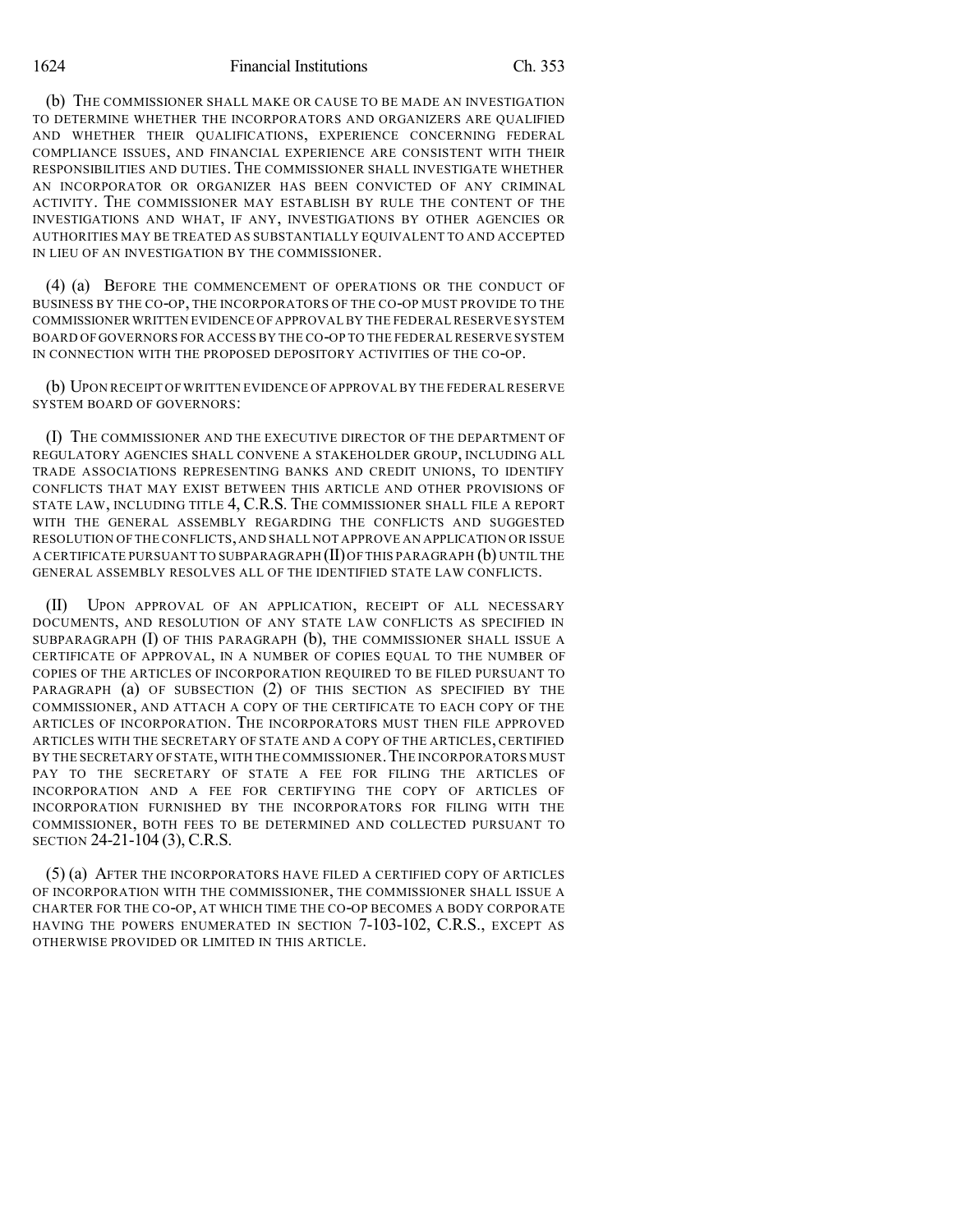(b) THE COMMISSIONER SHALL NOT PERMIT MORE THAN TEN CO-OP CHARTERS TO BE OUTSTANDING AT ANY ONE TIME.

(6) THE INITIAL BOARD OF DIRECTORS OF THE CO-OP SHALL THEN ADOPT THE BYLAWS APPROVED BY THE COMMISSIONER.

**11-33-105. Bylaws.** THE COMMISSIONER SHALL CAUSE TO BE PREPARED A STANDARD FORM OF BYLAWS, CONSISTENT WITH THIS ARTICLE,TO BE ISSUED TO ALL CANNABIS CREDIT CO-OPS. ALL CO-OPS SHALL OPERATE UNDER THE STANDARD BYLAWS; EXCEPT THAT EACH CO-OP, SUBJECT TO THE APPROVAL OF THE COMMISSIONER, MUST PROPOSE ITS OWN NAME, THE NUMBER OF MEMBERS OF ITS BOARD OF DIRECTORS, ITS CREDIT COMMITTEE, ITS SUPERVISORY COMMITTEE, PROVISIONS RELATIVE TO TIMES AND PLACES OF MEETINGS OFTHE MEMBERSHIP AND OFTHE BOARD OFDIRECTORS,PROVISIONS RELATIVE TO THE CONDUCT OF ELECTIONS AND BALLOTING OF THE CO-OP, AND MODIFICATIONS OF THE STANDARD BYLAWS DEEMED APPROPRIATE BY THE BOARD OF DIRECTORS FOR THE OPERATION OF THE INDIVIDUAL CO-OP.THE COMMISSIONER MUST APPROVE ANY AND ALL AMENDMENTS TO THE BYLAWS BEFORE THEY BECOME OPERATIVE.

**11-33-106. Membership - disclosures.** (1) CANNABIS CREDIT CO-OP MEMBERSHIP CONSISTS OF LICENSED MARIJUANA BUSINESSES, INDUSTRIAL HEMP BUSINESSES, AND ENTITIES THAT PROVIDE GOODS OR SERVICES TO LICENSED MARIJUANA BUSINESSES AND THAT PROVIDE DOCUMENTATION TO THE CO-OP OF AN INABILITY TO GET COMPARABLE SERVICES FROM A BANK OR CREDIT UNION, THAT ARE QUALIFIED AND ELECTED TO MEMBERSHIP AND THAT PAY ANY ENTRANCE FEE; EXCEPT THAT THE CO-OP SHALL PERFORM DUE DILIGENCE ON EACH APPLICANT FOR MEMBERSHIP,INCLUDING BACKGROUND CHECKS AND INVESTIGATIONS,AS SPECIFIED IN SECTION 11-33-126 BEFORE THE CO-OP GRANTS THE APPLICANT MEMBERSHIP IN THE CO-OP.

(2)(a) CO-OP MEMBERSHIP IS LIMITED TO ONLY ENTITIES THAT OWN, OPERATE, OR ARE LICENSED MARIJUANA BUSINESSES IN GOOD STANDING WITH THE EXECUTIVE DIRECTOR OF THE STATE LICENSING AUTHORITY CREATED IN SECTION 12-43.3-201, C.R.S., INDUSTRIAL HEMP BUSINESSES, AND ENTITIES THAT PROVIDE GOODS OR SERVICES TO LICENSED MARIJUANA BUSINESSES AND THAT PROVIDE DOCUMENTATION TO THE CO-OP OF AN INABILITY TO GET COMPARABLE SERVICES FROM A BANK OR CREDIT UNION.

(b) AN INDIVIDUAL IS NOT QUALIFIED TO BE A MEMBER OF A CO-OP, REGARDLESS OF WHETHER THE INDIVIDUAL IS LICENSED, INCLUDING PURSUANT TO SECTION 12-43.3-401 (1) (d) OR 12-43.4-401 (1) (e), TO OWN, OPERATE, MANAGE, OR BE EMPLOYED BY A LICENSED MARIJUANA BUSINESS, EITHER AS A SOLE PROPRIETOR OR ANY OTHER FORM OF OWNERSHIP THAT GIVES THE INDIVIDUAL SOLE CONTROL OVER THE LICENSED MARIJUANA BUSINESS.

(3) ONCE A MEMBER NO LONGER OWNS OR OPERATES A LICENSED MARIJUANA BUSINESS OR INDUSTRIAL HEMP BUSINESS, OR NO LONGER PROVIDES GOODS OR SERVICES TO A LICENSED MARIJUANA BUSINESS, THE MEMBER IS NO LONGER QUALIFIED TO BE A MEMBER AND SHALL PROMPTLY TERMINATE ITS DEPOSITS WITH AND REPAY ITS LOANS FROM THE CO-OP.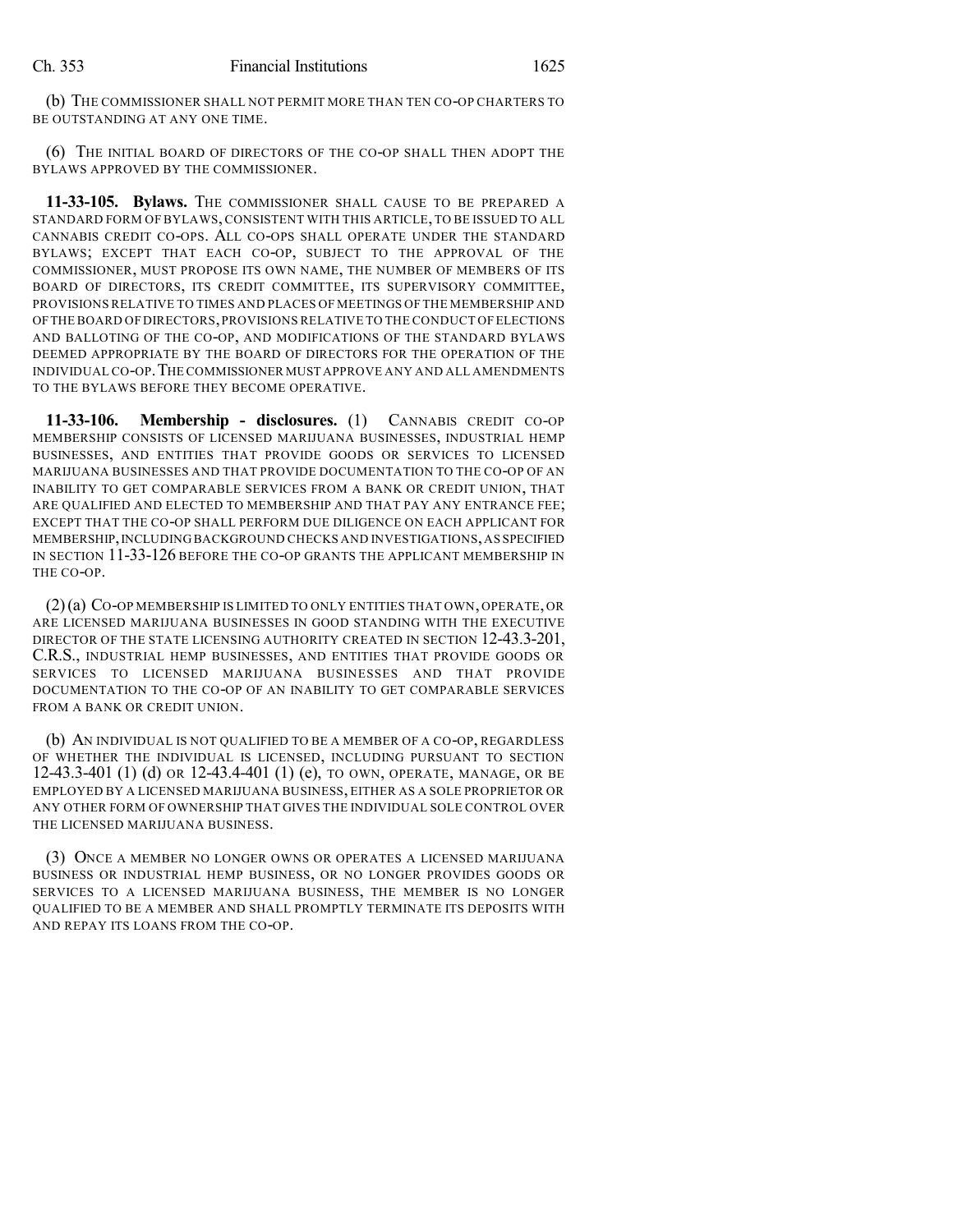(4)(a) EACH CO-OP SHALL DISCLOSE TO ITS MEMBERS OR PROSPECTIVE MEMBERS THAT:

(I) FEDERAL LAW DOES NOT AUTHORIZE FINANCIAL INSTITUTIONS, INCLUDING MARIJUANA FINANCIAL SERVICES COOPERATIVES, TO ACCEPT PROCEEDS FROM ACTIVITY THAT IS ILLEGAL UNDER FEDERAL LAW, SUCH AS THAT FROM LICENSED MARIJUANA BUSINESSES;

(II) DEPOSITS WITH AND THE CAPITAL OF THE CO-OP ARE:

(A) SUBJECT TO SEIZURE BY THE FEDERAL GOVERNMENT;

(B) NOT FEDERALLY INSURED;

(C) NOT BACKED BY THE FULL FAITH AND CREDIT OF THE STATE OF COLORADO; AND

(III) IT IS NOT THE OBLIGATION OF THE STATE OF COLORADO TO DEFEND THE CO-OP OR ITS DEPOSITS AND CAPITAL IN THE EVENT OF A SEIZURE.

(b) A CO-OP SHALL MAKE THE DISCLOSURES:

(I) ON ITS WEB SITE;

(II) IN EACH ADVERTISEMENT OR OFFER OF SERVICES;

(III) BEFORE ACCEPTING AN APPLICANT AS A MEMBER; AND

(IV) BEFORE A MEMBER ACCEPTS A LOAN FROM THE CO-OP.

**11-33-107. Powers.** (1) A CANNABIS CREDIT CO-OP HAS THE POWER TO:

(a) RECEIVE THE SAVINGS OF ITS MEMBERS EITHER AS PAYMENT ON SHARES OR AS DEPOSITS;

(b) MAKE LOANS TO ITS MEMBERS;

(c) MAKE LOANS TO OTHER CO-OPS AS PROVIDED IN THIS ARTICLE;

(d) MAKE DEPOSITS IN STATE AND NATIONAL FINANCIAL INSTITUTIONS INSURED BY AN AGENCY OF THE FEDERAL GOVERNMENT THAT VOLUNTARILY ACCEPTS THOSE DEPOSITS;

(e) INVEST IN ANY OF THE FOLLOWING:

(I) OBLIGATIONS OF THE UNITED STATES OR SECURITIES GUARANTEED OR INSURED BY ANY AGENCY OF THE UNITED STATES;

(II) OBLIGATIONS OF ANY STATE OR TERRITORY OF THE UNITED STATES, OR OF ANY POLITICAL SUBDIVISION OR INSTRUMENTALITY THEREOF, EXCEPT REVENUE OBLIGATIONS ISSUED TO PROVIDE, ENLARGE, OR IMPROVE ELECTRIC POWER, GAS,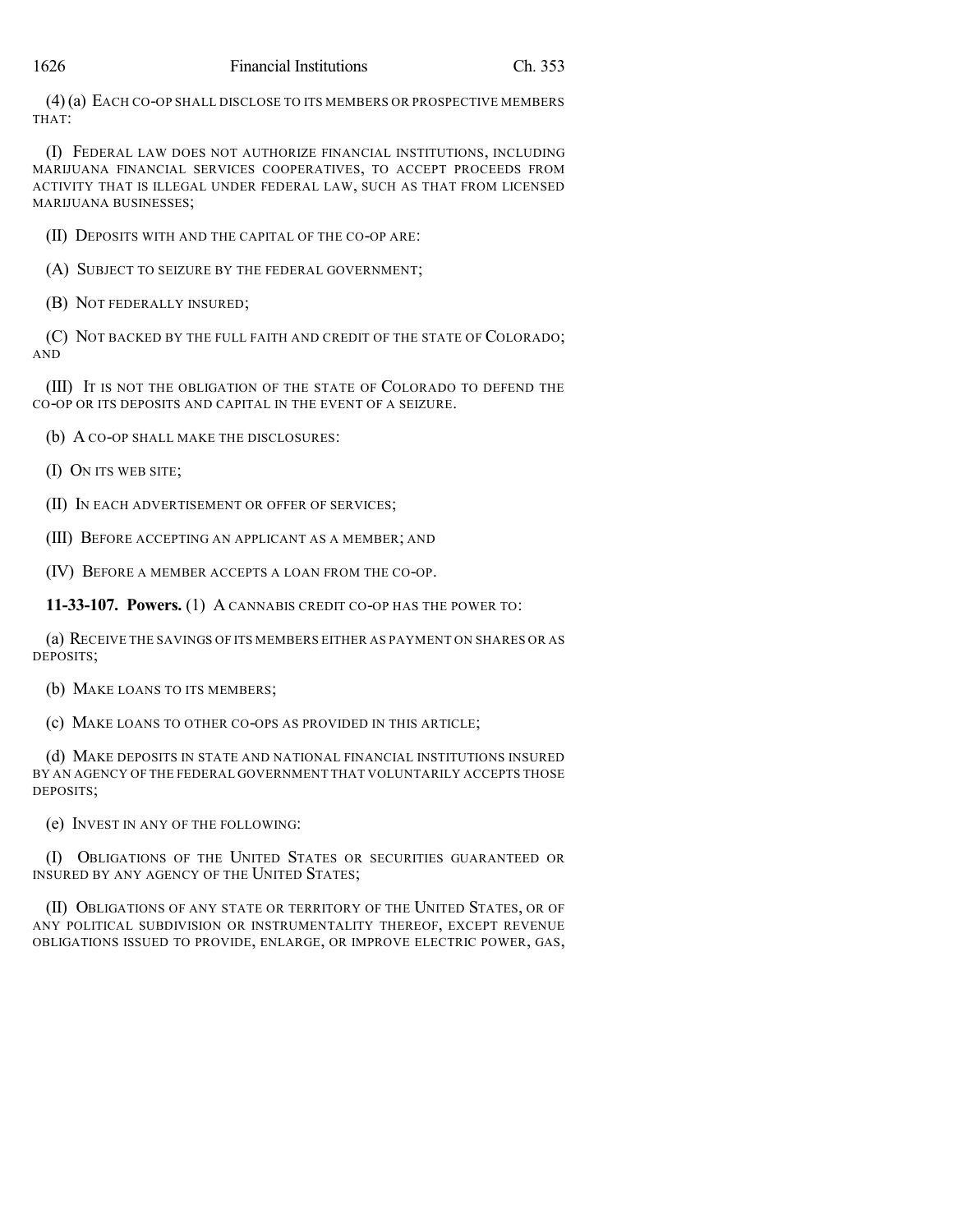WATER, OR SEWER FACILITIES, OR ANY COMBINATION THEREOF, ISSUED BY ANY CITY OR TOWN, OR OTHER SIMILAR MUNICIPAL CORPORATION HAVING A POPULATION OF FEWER THAN FIVE THOUSAND PERSONS, AS DETERMINED BY THE LATEST FEDERAL DECENNIAL CENSUS; AND

(III) TO AN EXTENT THAT MUST NOT EXCEED TEN PERCENT OF ITS SHARES, DEPOSITS,AND UNDIVIDED EARNINGS,IN SHARES OFMUTUAL FUNDS OR INVESTMENT COMPANIES, STOCKS, BONDS, OR OTHER SECURITIES OF ANY CORPORATION OR RELIGIOUS OR EDUCATIONAL ORGANIZATIONS;

(f) ACQUIRE,THROUGH PURCHASE OR OTHER LAWFUL TRANSACTIONS, AND HOLD TITLE TO REAL AND PERSONAL PROPERTY NECESSARY AND INCIDENTAL TO THE OPERATION OF THE CO-OP, AND SELL, MORTGAGE, OR OTHERWISE DISPOSE OF THE PROPERTY;

(g) EXERCISE SUCH INCIDENTAL POWERS AS ARE NECESSARY TO ENABLE IT TO CARRY ON EFFECTIVELY THE BUSINESS FOR WHICH IT IS INCORPORATED AS AUTHORIZED IN THIS ARTICLE;

(h) SELL ALL OR ANY PORTION OF ITS ASSETS AND PURCHASE ALL OR ANY PORTION OF THE ASSETS OF ANOTHER CO-OP AND ASSUME THE LIABILITIES OF THE SELLING CO-OP, SUBJECT TO THE APPROVAL OF THE COMMISSIONER; AND

(i) PARTICIPATE WITH OTHER CO-OPS OR FINANCIAL ORGANIZATIONS IN MAKING LOANS TO CO-OP MEMBERS WHEN THE BORROWER IS A MEMBER OF EITHER THE CO-OP ORIGINATING THE LOAN OR THE CO-OP PURCHASING A PARTICIPATION INTEREST IN THE LOAN.

**11-33-108. Title protection.** (1) A CANNABIS CREDIT CO-OP:

(a) SHALL NOT USE THE WORD "BANK" OR THE PHRASE "CREDIT UNION" IN ITS ARTICLES OF INCORPORATION, TRADE NAME, OR AN ADVERTISEMENT OR OFFER OF SERVICES;

(b) SHALL USE:

(I) THE PHRASE "MARIJUANA FINANCIAL SERVICES COOPERATIVE"IN ITS ARTICLES OF INCORPORATION; AND

(II) THE WORDS "MARIJUANA" OR "CANNABIS" IN ITS TRADE NAME AND ANY ADVERTISEMENT OR OFFER OF SERVICES; AND

(c) MAY USE THE PHRASES "FINANCIAL SERVICES COOPERATIVE", "FINANCIAL SERVICES CO-OP", "FINANCIAL COOPERATIVE", "FINANCIAL CO-OP", "CREDIT COOPERATIVE", OR "CREDIT CO-OP" IN ITS TRADE NAME OR AN ADVERTISEMENT OR OFFER OF SERVICES.

(2) (a) A CO-OP ORGANIZED IN ACCORDANCE WITH THIS ARTICLE HAS THE EXCLUSIVE RIGHT TO USE THE PHRASES "CANNABIS CREDIT COOPERATIVE", "MARIJUANA CREDIT COOPERATIVE", "CANNABIS CREDIT CO-OP", "MARIJUANA CREDIT CO-OP", "CANNABIS FINANCIAL SERVICES COOPERATIVE", "MARIJUANA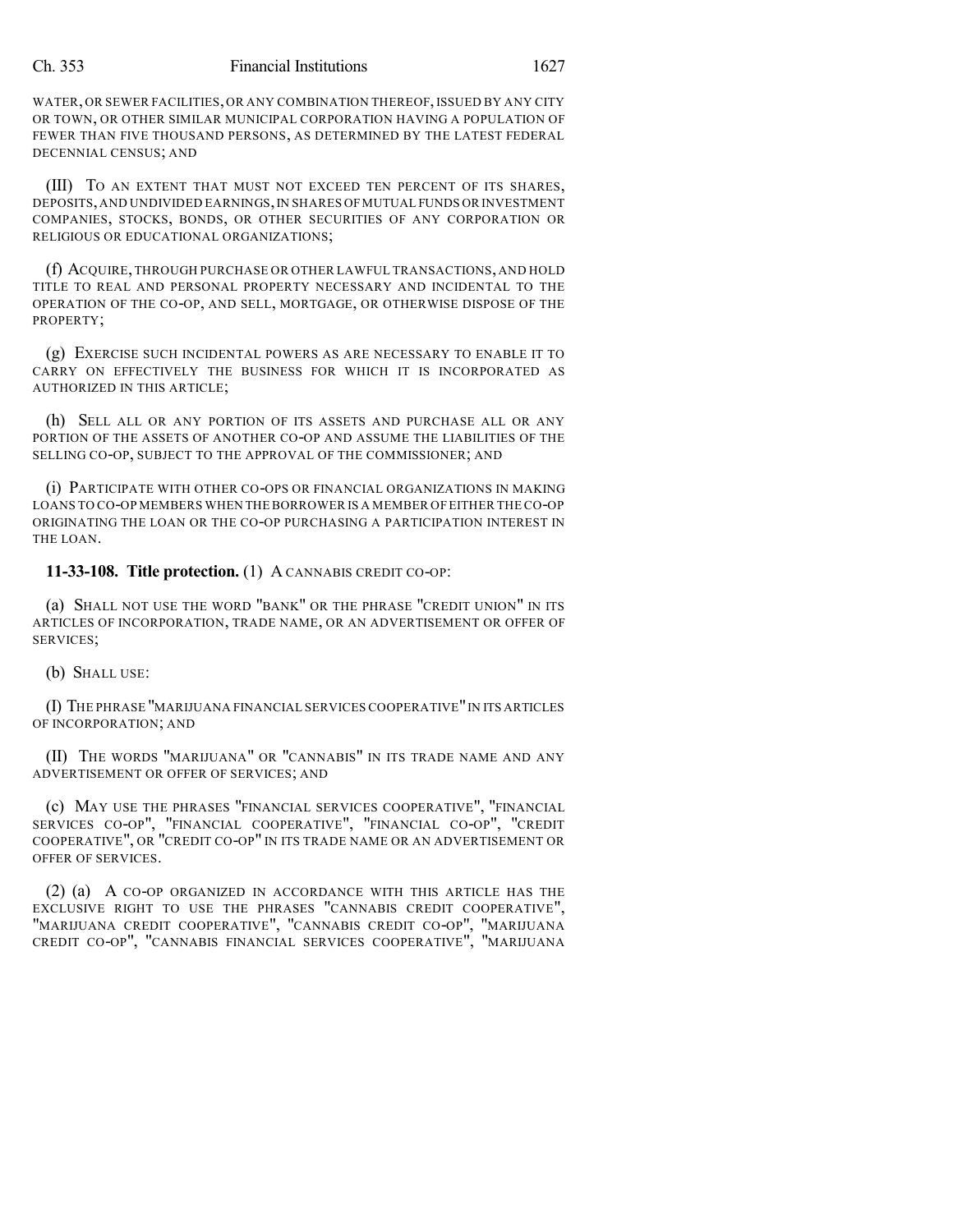FINANCIAL SERVICES COOPERATIVE", "CANNABIS FINANCIAL SERVICES CO-OP", AND "MARIJUANA FINANCIAL SERVICESCO-OP"IN ITS NAME,TITLE,AND ADVERTISEMENTS OR OFFERS OF SERVICES; BUT AN ASSOCIATION COMPOSED OF CO-OPS TRANSACTING BUSINESS IN THIS STATE MAY USE THOSE PHRASES IN ITS NAME, TITLE, AND ADVERTISEMENTS OR OFFERS OF SERVICES.

(b) ANY PERSON OTHER THAN A CO-OP OR AN ASSOCIATION OF CO-OPS USING THE PHRASES SPECIFIED IN PARAGRAPH (a) OF THIS SUBSECTION (2) IN ITS NAME, TITLE, OR ADVERTISEMENTS OR OFFERS OF SERVICES IS GUILTY OF A MISDEMEANOR AND, UPON CONVICTION THEREOF, SHALL BE PUNISHED BY A FINE OF NOT MORE THAN FIVE HUNDRED DOLLARS,IMPRISONMENT IN THE COUNTY JAIL FOR NOT MORE THAN SIXTY DAYS, OR BOTH.

**11-33-109. Examinations - reports - powers of commissioner - rules - fund created.** (1) (a) CANNABIS CREDIT CO-OPS ARE UNDER THE SUPERVISION OF THE COMMISSIONER.THE COMMISSIONER SHALL EXAMINE EVERY CO-OP AT LEAST ONCE DURING ANY SIX-MONTH PERIOD.THECOMMISSIONER SHALL ASSESS EACH CO-OP AN AMOUNT TO COVER THE EXPENSES OF THE DIVISION ATTRIBUTABLE TO THE SUPERVISION OF CO-OPS. THE COMMISSIONER SHALL DETERMINE THE AMOUNT ASSESSED ACCORDING TO A SCHEDULE OR SCHEDULES OR ANY OTHER METHOD ESTABLISHED BY THE COMMISSIONER TO BE APPROPRIATE, BUT THE ASSESSMENT MUST BE AT THE SAME RATE FOR ALL CO-OPS. THE COMMISSIONER MAY WAIVE THE PAYMENT OF ALL OR A PORTION OF THE ASSESSMENT WITH RESPECT TO A YEAR IN WHICH A CHARTER IS ISSUED OR CANCELLED OR IN WHICH A FINAL DISTRIBUTION IS MADE IN LIQUIDATION.

(b) THE COMMISSIONER SHALL ESTABLISH THE DIVISION'S ANNUAL ASSESSMENT, TO BE COLLECTED AT LEAST SEMIANNUALLY IN AMOUNTS SUFFICIENT TO GENERATE THE MONEYS APPROPRIATED BY THE GENERAL ASSEMBLY TO THE DIVISION FOR EACH FISCAL YEAR.

(c)(I) THERE IS HEREBY CREATED IN THE STATE TREASURY THE CANNABIS CREDIT CO-OP FUND, CONSISTING OF:

(A) REVENUES APPROPRIATED TO THE FUND; AND

(B) ASSESSMENTS MADE PURSUANT TO PARAGRAPH (a) OF THIS SUBSECTION (1).

(II) REVENUES CREDITED TO THE FUND AND UNEXPENDED AT THE END OF EACH FISCAL YEAR REMAIN IN THE FUND AND DO NOT REVERT TO THE GENERAL FUND.ALL INTEREST DERIVED FROM THE DEPOSIT AND INVESTMENT OF REVENUES IN THE FUND REMAINS IN THE FUND AND DOES NOT REVERT TO THE GENERAL FUND. THE DIVISION SHALL USE REVENUES IN THE FUND ONLY FOR THE PURPOSE OF IMPLEMENTING THIS ARTICLE.

(2) QUARTERLY, EVERY CO-OP SHALL FILE A FINANCIAL REPORT WITH THE COMMISSIONER ON A DATE ESTABLISHED BY THE COMMISSIONER, IN A FORM PRESCRIBED BY THE COMMISSIONER. THE COMMISSIONER MAY REQUIRE THAT ADDITIONAL REPORTS BE FILED. FOR FAILURE TO FILE A REPORT WHEN DUE, UNLESS EXCUSED FOR CAUSE, A CO-OP SHALL PAY TO THE COMMISSIONER A PENALTY, AS PRESCRIBED BY RULE, FOR EACH DAY OF DELINQUENCY IN FILING.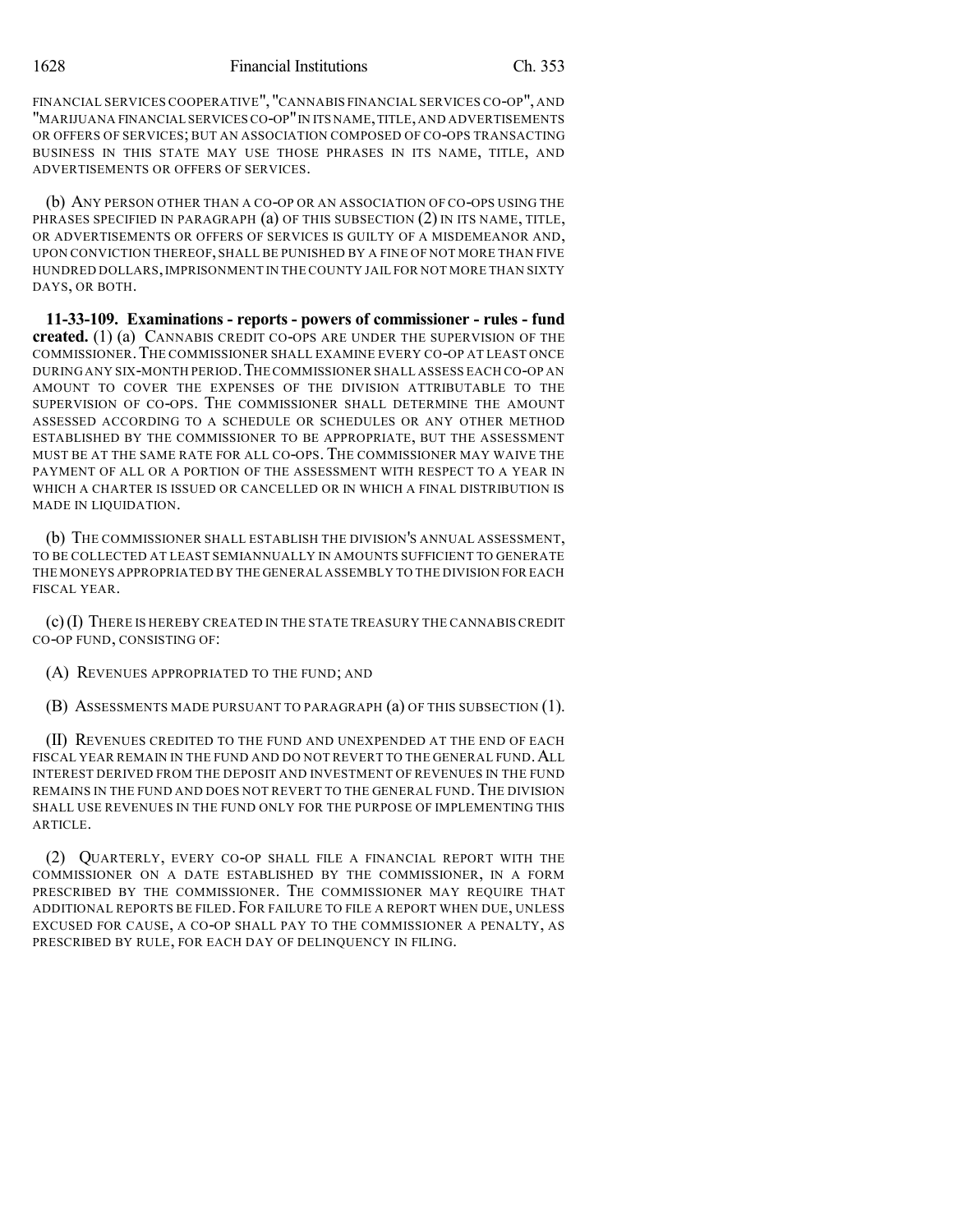(3) THE COMMISSIONER MAY ADOPT RULES NECESSARY FOR THE ADMINISTRATION AND ENFORCEMENT OF THIS ARTICLE AND SHALL REFERENCE THE RULES TO THE SECTIONS OF THIS ARTICLE TO WHICH THEY APPLY. THE COMMISSIONER SHALL PROMULGATE THE RULES PURSUANT TO ARTICLE 4 OF TITLE 24, C.R.S., AND SHALL MAIL A COPY OF THE RULES AND OF EACH ORDER TO EACH CO-OP AT LEAST THIRTY DAYS BEFORE THEIR EFFECTIVE DATE, EXCEPT AS TO TEMPORARY OR EMERGENCY RULES.

(4) EXCEPT IN CASES WHERE THERE IS A STATUTORY RIGHT TO APPEAL TO THE COMMISSIONER, ANY PERSON AGGRIEVED AND DIRECTLY AFFECTED BY A FINAL ORDER OF THE COMMISSIONER MAY OBTAIN JUDICIAL REVIEW OF THE ORDER BY FILING AN ACTION FOR REVIEW WITH THE COLORADO COURT OF APPEALS PURSUANT TO SECTION 24-4-106 (11), C.R.S., WITHIN THIRTY DAYS AFTER THE DATE OF ISSUANCE OF THE ORDER.

(5) THE COMMISSIONER MAY CHARGE OFF THE WHOLE OR ANY PART OF ANY ASSET OF ANY CO-OP THAT COULD NOT BE LAWFULLY ACQUIRED BY IT AND TO REDUCE THE VALUE OF ANY ASSET OF A CO-OP TO ITS MARKET VALUE OR TO A REASONABLE VALUE, IF NO MARKET VALUE CAN BE ESTABLISHED. IF THE LOSSES OF A CO-OP EXCEED ITS UNDIVIDED EARNINGS AND RESERVE FUNDS SO THAT THE REASONABLE VALUE OF ITS ASSETS IS LESS THAN THE TOTAL AMOUNT DUE THE SHAREHOLDERS, THE COMMISSIONER MAY ORDER A REDUCTION IN THE LIABILITY TO EACH SHAREHOLDER,DIVIDING THE LOSS PROPORTIONATELY AMONG ALL SHAREHOLDERS. ANY REDUCTION FROM EACH SHARE ACCOUNT MUST BE A SPECIFIED PERCENTAGE SUFFICIENT TO CORRECT THE IMPAIRED CONDITION AND PRESERVE THE SOLVENCY OF THE CO-OP. IF THEREAFTER THE CO-OP REALIZES FROM THE ASSETS A GREATER AMOUNT THAN THAT FIXED BY THE ORDER OF REDUCTION, THE COMMISSIONER SHALL DIVIDE THE EXCESS PROPORTIONATELY AMONG THE SHAREHOLDERS TO WHOM LIABILITY WAS PREVIOUSLY REDUCED, BUT ONLY TO THE EXTENT OF THE REDUCTION.

(6) THE COMMISSIONER MAY ISSUE SUBPOENAS AND REQUIRE ATTENDANCE OF ANY OFFICERS, DIRECTORS, AGENTS, AND EMPLOYEES OF A CO-OP AND SUCH OTHER WITNESSES AS THE COMMISSIONER DEEMS NECESSARY IN RELATION TO ITS AFFAIRS, TRANSACTIONS, AND CONDITIONS, AND MAY REQUIRE THE WITNESSES TO APPEAR AND ANSWER SUCH QUESTIONS AS THE COMMISSIONER PUTS TO THEM, AND MAY REQUIRE THE WITNESSES TO PRODUCE SUCH BOOKS, PAPERS, OR DOCUMENTS IN THEIR POSSESSION AS THE COMMISSIONER MAY REQUIRE. UPON APPLICATION OF THE COMMISSIONER,A PERSON SERVED WITH A SUBPOENA ISSUED BY THE COMMISSIONER MAY BE REQUIRED, BY ORDER OF THE DISTRICT COURT OF THE COUNTY WHERE THE CO-OP HAS ITS PRINCIPAL OFFICE, TO APPEAR AND ANSWER SUCH QUESTIONS AS THE COMMISSIONER MAY PUT TO THE WITNESS AND BE REQUIRED TO PRODUCE SUCH BOOKS,PAPERS,OR DOCUMENTS IN THE WITNESS'POSSESSION AS THE COMMISSIONER MAY REQUIRE.

(7) THE COMMISSIONER MAY ISSUE CEASE-AND-DESIST ORDERS IF THE COMMISSIONER DETERMINES FROM COMPETENT AND SUBSTANTIAL EVIDENCE THAT A CO-OP IS ENGAGED OR HAS ENGAGED, OR WHEN THE COMMISSIONER HAS REASONABLE CAUSE TO BELIEVE THE CO-OP IS ABOUT TO ENGAGE, IN AN UNSAFE OR UNSOUND PRACTICE OR IS VIOLATING OR HAS VIOLATED, OR WHEN THE COMMISSIONER HAS REASONABLE CAUSE TO BELIEVE THE CO-OP IS ABOUT TO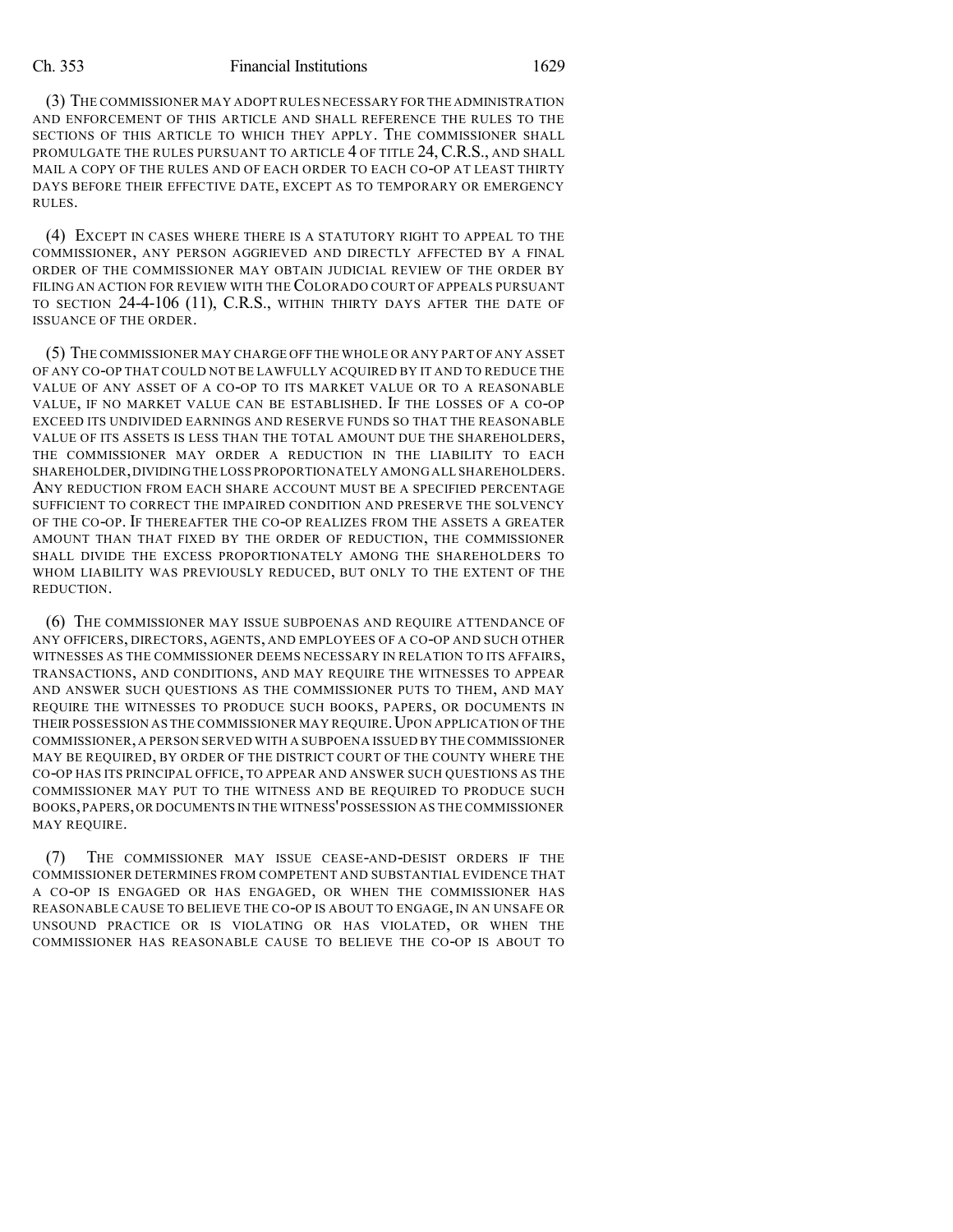VIOLATE, A MATERIAL PROVISION OF ANY LAW OR RULE OR ANY CONDITION IMPOSED IN WRITING BY THE COMMISSIONER OR ANY WRITTEN AGREEMENT MADE WITH THE COMMISSIONER.

(8) (a) (I) THE COMMISSIONER MAY SUSPEND OR REMOVE A DIRECTOR, OFFICER, OR EMPLOYEE OF A CO-OP WHEN THE COMMISSIONER DETERMINES THAT THE PERSON HAS:

(A) VIOLATED A PROVISION OF THIS ARTICLE OR A LAWFUL RULE OR ORDER ISSUED PURSUANT TO THIS ARTICLE;

(B) ENGAGED OR PARTICIPATED IN AN UNSAFE OR UNSOUND PRACTICE IN THE CONDUCT OF A CO-OP;

(C) COMMITTED OR ENGAGED IN AN ACT, OMISSION, OR PRACTICE THAT CONSTITUTES A BREACH OF FIDUCIARY DUTY TO THE CO-OP, AND THE CO-OP HAS SUFFERED OR WILL PROBABLY SUFFER FINANCIAL LOSS OR OTHER DAMAGE, OR THE INTERESTS OF MEMBERS OR ACCOUNT HOLDERS MAY BE SERIOUSLY PREJUDICED THEREBY; OR

(D) RECEIVED FINANCIAL GAIN BY REASON OF A VIOLATION, PRACTICE, OR BREACH OF FIDUCIARY DUTY THAT INVOLVED PERSONAL DISHONESTY OR DEMONSTRATED A WILLFUL OR CONTINUING DISREGARD FOR THE SAFETY OR SOUNDNESS OF THE CO-OP.

(II) THE COMMISSIONER MAY SUSPEND OR REMOVE A DIRECTOR, OFFICER, OR EMPLOYEE OF A CO-OP WHO, UNDER THE LAWS OF THIS STATE, THE UNITED STATES, OR ANY OTHER STATE OR TERRITORY OF THE UNITED STATES:

(A) HAS ENTERED A PLEA OF GUILTY OR NOLO CONTENDERE TO OR BEEN CONVICTED OF A CRIME INVOLVING THEFT OR FRAUD THAT IS CLASSIFIED AS A FELONY; OR

(B) IS SUBJECT TO AN ORDER REMOVING OR SUSPENDING THE INDIVIDUAL FROM OFFICE OR PROHIBITING THE INDIVIDUAL'S PARTICIPATION IN THE CONDUCT OF THE AFFAIRS OF A CO-OP, SAVINGS AND LOAN ASSOCIATION, BANK, OR OTHER FINANCIAL INSTITUTION.

(b) (I) ASUSPENSION OR REMOVAL ORDER MUST SPECIFY THE GROUNDS FOR THE SUSPENSION OR REMOVAL.THE COMMISSIONER SHALL SEND A COPY OF THE ORDER TO THE CO-OP CONCERNED AND TO EACH MEMBER OF ITS BOARD OF DIRECTORS.THE COMMISSIONER SHALL SEND WRITTEN NOTICE BY CERTIFIED MAIL, RETURN RECEIPT REQUESTED,TO EACH PERSON AFFECTED BY PARAGRAPH (a) OF THIS SUBSECTION (8) AT LEAST TEN DAYS BEFORE A HEARING HELD PURSUANT TO SECTION 24-4-105, C.R.S., AT WHICH THE COMMISSIONER SHALL PRESIDE.

(II) IF THE COMMISSIONER DETERMINES THAT EXTRAORDINARY CIRCUMSTANCES REQUIRE IMMEDIATE ACTION, THE COMMISSIONER MAY SUSPEND OR REMOVE A PERSON UNDER PARAGRAPH (a) OF THIS SUBSECTION (8) WITHOUT NOTICE OR A HEARING, BUT THE COMMISSIONER SHALL CONDUCT A HEARING UNDER SECTION 24-4-105, C.R.S., WITHIN THIRTY DAYS AFTER THE SUSPENSION OR REMOVAL.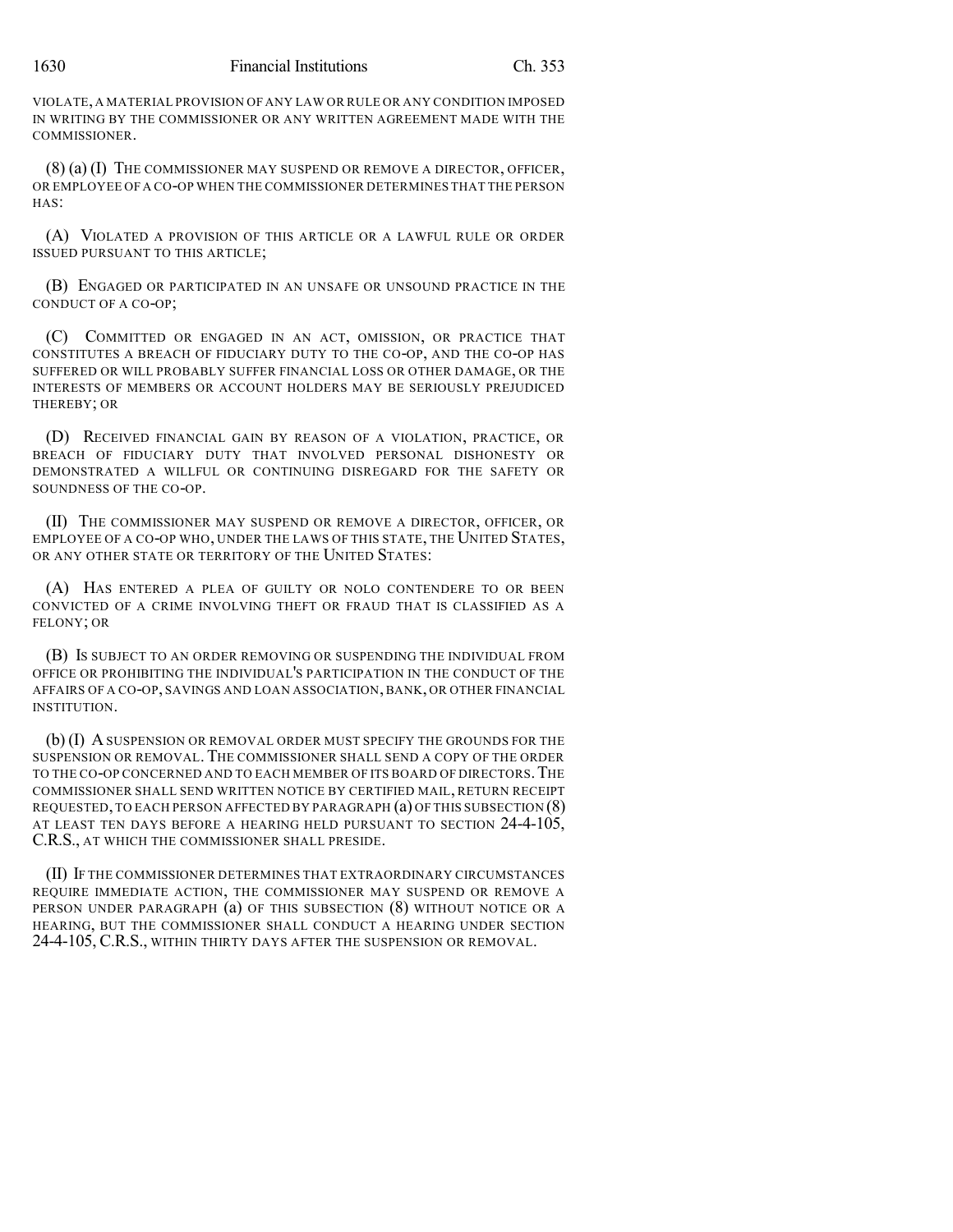(III) IN EXTRAORDINARY CIRCUMSTANCES, UPON ORDER OF THE COMMISSIONER, A HEARING CONDUCTED PURSUANT TO THIS SECTION IS EXEMPT FROM ANY PROVISION OF LAW REQUIRING THAT PROCEEDINGS OF THE COMMISSIONER BE CONDUCTED PUBLICLY. EXTRAORDINARY CIRCUMSTANCES OCCUR WHEN SPECIFIC CONCERN ARISES ABOUT PROMPT WITHDRAWAL OF MONEYS FROM THE CO-OP.

(IV) APERSON WHO PERFORMS A DUTY OR EXERCISES A POWER OF A CO-OP AFTER RECEIPT OF A SUSPENSION OR REMOVAL ORDER UNDER PARAGRAPH (a) OF THIS SUBSECTION (8) COMMITS A CLASS 1 MISDEMEANOR AND SHALL BE PUNISHED AS PROVIDED IN SECTION 18-1.3-501, C.R.S.

**11-33-110. Assessment of civil fines.** (1) (a) AFTER NOTICE AND A HEARING AS PROVIDED IN ARTICLE 4 OF TITLE 24,C.R.S., AND AFTER MAKING A DETERMINATION THAT NO OTHER APPROPRIATE GOVERNMENTAL AGENCY HAS TAKEN SIMILAR ACTION AGAINST THE PERSON FOR THE SAME ACT OR PRACTICE, THE COMMISSIONER MAY ASSESS AND COLLECT A CIVIL FINE FROM A PERSON WHO HAS VIOLATED A FINAL CEASE-AND-DESIST ORDER ISSUED BY THE COMMISSIONER PURSUANT TO SECTION 11-33-109 (7) OR A SUSPENSION ORDER ISSUED PURSUANT TO SECTION 11-33-122.

(b) FOR THE PURPOSES OF THIS SECTION, A VIOLATION INCLUDES AN ACTION BY ANY PERSON, ALONE OR WITH ANOTHER PERSON, THAT CAUSES, BRINGS ABOUT, OR RESULTS IN THE PARTICIPATION IN, COUNSELING OF, OR AIDING OR ABETTING OF A VIOLATION.

(c) IN EXTRAORDINARY CIRCUMSTANCES, UPON ORDER OF THE COMMISSIONER, A HEARING CONDUCTED PURSUANT TO THIS SECTION IS EXEMPT FROM ANY PROVISION OF LAW REQUIRING THAT PROCEEDINGS OF THE COMMISSIONER BE CONDUCTED PUBLICLY. EXTRAORDINARY CIRCUMSTANCES OCCUR WHEN SPECIFIC CONCERN ARISES ABOUT PROMPT WITHDRAWAL OF MONEYS FROM A CO-OP.

(2) (a) THE COMMISSIONER MUST ASSESS CIVIL FINES BY WRITTEN NOTICE OF ASSESSMENT OF A CIVIL FINE SERVED UPON THE PERSON TO BE ASSESSED. THE NOTICE OF ASSESSMENT OF A CIVIL FINE MUST STATE THE AMOUNT OF THE FINE, THE PERIOD FOR PAYMENT, THE LEGAL AUTHORITY FOR THE ASSESSMENT, AND THE MATTERS OF FACT OR LAW CONSTITUTING THE GROUNDS FOR ASSESSMENT. THE PERSON MAY FILE A REQUEST FOR A REHEARING REGARDING THE NOTICE OF ASSESSMENT OF A CIVIL FINE WITH THE COMMISSIONER PURSUANT TO PARAGRAPH (b) OF THIS SUBSECTION (2).

(b) A PERSON MUST FILE THE NOTICE OF REHEARING WITH THE COMMISSIONER WITHIN THIRTY DAYS AFTER THE ASSESSMENT. THE NOTICE MUST CONTAIN A BRIEF STATEMENT OF THE PERTINENT FACTS UPON WHICH THE REQUEST IS BASED.WITHIN SIXTY DAYS AFTER THE REQUEST IS FILED, THE COMMISSIONER SHALL FIX A DATE, TIME, AND PLACE FOR THE REHEARING AND SHALL NOTIFY THE PERSON AT LEAST THIRTY DAYS BEFORE THE DATE OF THE REHEARING. THE COMMISSIONER MAY STAY THE CIVIL FINE PENDING THE REHEARING. ON REHEARING, THE COMMISSIONER MAY CONSIDER, AMONG OTHER MATTERS, WHETHER THE CIVIL FINE ASSESSED IS APPROPRIATE CONSIDERING THE FINANCIAL RESOURCES OF THE PERSON ASSESSED. THE DECISION OF THE COMMISSIONER IS FINAL AGENCY ACTION.

(c) IN EXTRAORDINARY CIRCUMSTANCES, UPON ORDER OF THE COMMISSIONER,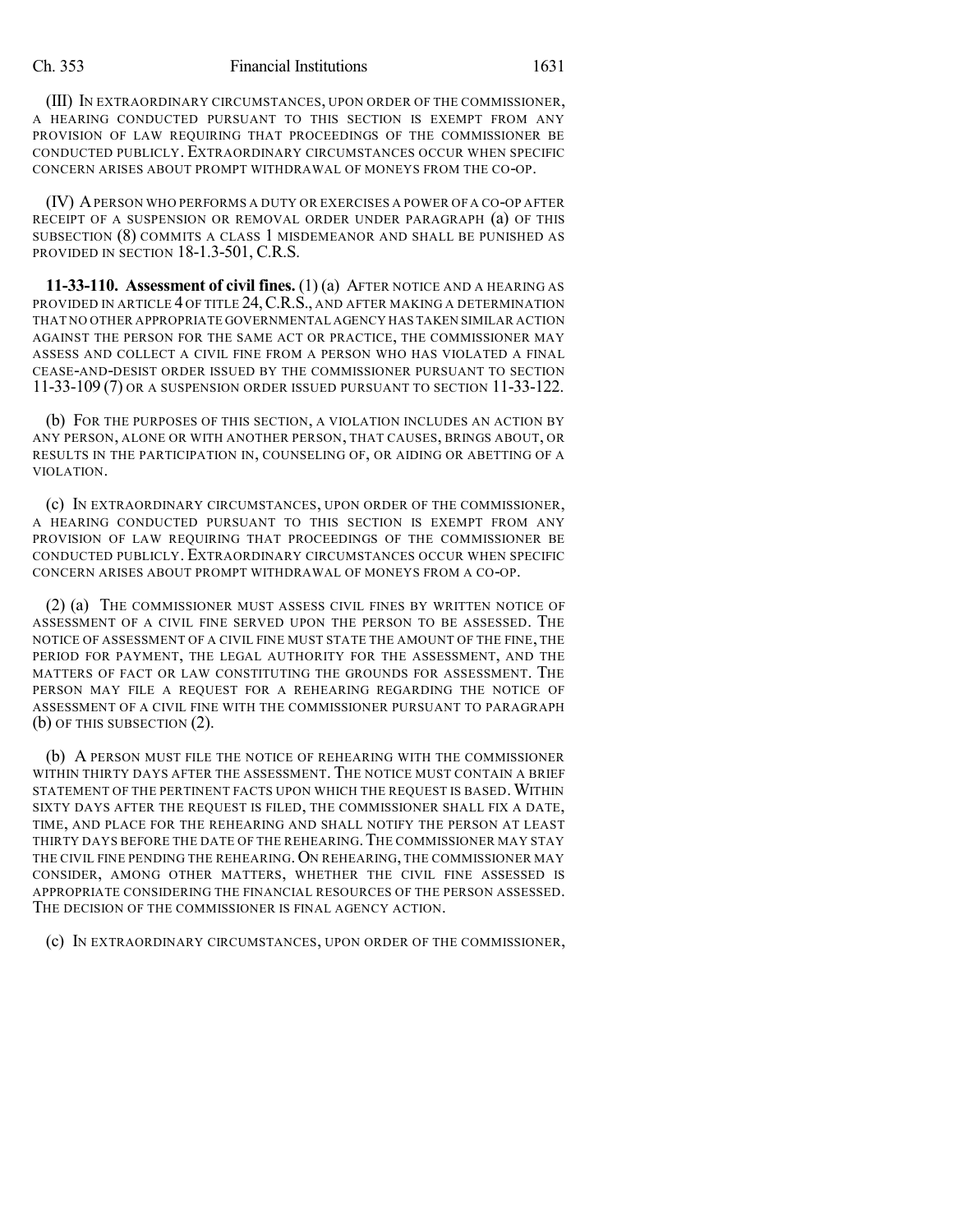A REHEARING CONDUCTED PURSUANT TO PARAGRAPH (a) OF THIS SUBSECTION (2)IS EXEMPT FROM ANY PROVISION OF LAW REQUIRING THAT PROCEEDINGS OF THE COMMISSIONER BE CONDUCTED PUBLICLY. EXTRAORDINARY CIRCUMSTANCES OCCUR WHEN SPECIFIC CONCERN ARISES ABOUT PROMPT WITHDRAWAL OF MONEYS FROM A CO-OP.

(3) IN DETERMINING THE AMOUNT OF THE CIVIL FINE TO BE ASSESSED, THE COMMISSIONER SHALL CONSIDER THE GOOD FAITH OF THE PERSON ASSESSED, THE GRAVITY OF THE VIOLATION, ANY PREVIOUS VIOLATIONS BY THE PERSON ASSESSED, AND SUCH OTHER MATTERS AS THE COMMISSIONER DEEMS APPROPRIATE; EXCEPT THAT THE CIVIL FINE MUST BE NOT MORE THAN ONE THOUSAND DOLLARS PER DAY FOR EACH DAY THE PERSON ASSESSED IS DETERMINED BY THE COMMISSIONER TO BE IN VIOLATION OF A CEASE-AND-DESIST ORDER OR AN ORDER OF SUSPENSION OR REMOVAL.ALTERNATIVELY, THE COMMISSIONER MAY ASSESS A CIVIL FINE FOR THE VIOLATION IN A LUMP SUM AMOUNT NOT TO EXCEED FIFTY THOUSAND DOLLARS.

(4) CIVIL FINES ASSESSED PURSUANT TO THIS SECTION ARE DUE AND PAYABLE AND MUST BE COLLECTED WITHIN THIRTY DAYS AFTER THE COMMISSIONER ISSUES THE NOTICE OF ASSESSMENT OF A CIVIL FINE; EXCEPT THAT THE COMMISSIONER MAY COMPROMISE, MODIFY, OR SET ASIDE ANY CIVIL FINE.IF A PERSON FAILS TO PAY AN ASSESSMENT AFTER IT HAS BECOME DUE AND PAYABLE, THE COMMISSIONER MAY REFER THE MATTER TO THE ATTORNEY GENERAL,WHO SHALL RECOVER THE AMOUNT ASSESSED BY ACTION IN THE DISTRICT COURT FOR THE CITY AND COUNTY OF DENVER. A CIVIL FINE COLLECTED PURSUANT TO THIS SECTION SHALL BE TRANSMITTED TO THE STATE TREASURER, WHO SHALL CREDIT IT TO THE GENERAL FUND.

**11-33-111. Fiscal year - meetings.** THE FISCAL YEAR OF ALL CANNABIS CREDIT CO-OPS ENDS ON DECEMBER 31 OF EACH YEAR.THE CO-OP SHALL HOLD ITS ANNUAL MEETING WITHIN FIVE MONTHS AFTER THE CLOSE OF THE FISCAL YEAR. SPECIAL MEETINGS MAY BE HELD IN THE MANNER INDICATED IN THE BYLAWS. AT ALL MEETINGS A MEMBER HAS BUT A SINGLE VOTE, WHATEVER THE MEMBER'S SHARE HOLDINGS. VOTING BY PROXY IS PROHIBITED.

**11-33-112. Elections.** (1) (a) AT THE ANNUAL MEETING, OR BY OTHER PROPER BALLOTING WITHIN THIRTY DAYS BEFORE AND TWENTY DAYS AFTER THE ANNUAL MEETING, THE CANNABIS CREDIT CO-OP MEMBERS MUST ELECT FROM THE MEMBERSHIP, OR THE BOARD OF DIRECTORS MUST APPOINT AS PROVIDED IN THE BYLAWS OF THE CO-OP:

(I) A BOARD OF DIRECTORS OF NOT LESS THAN FIVE MEMBERS;

(II) A SUPERVISORY COMMITTEE OF NOT LESS THAN THREE MEMBERS; AND

(III) A CREDIT COMMITTEE OF NOT LESS THAN THREE MEMBERS OR A CREDIT OFFICER.

(b) IN ADDITION, THE CO-OP MEMBERS MAY ELECT, OR THE BOARD MAY APPOINT, ONE OR MORE ALTERNATE MEMBERS OF THE CREDIT COMMITTEE TO SERVE IN THE ABSENCE OF MEMBERS OF THE CREDIT COMMITTEE.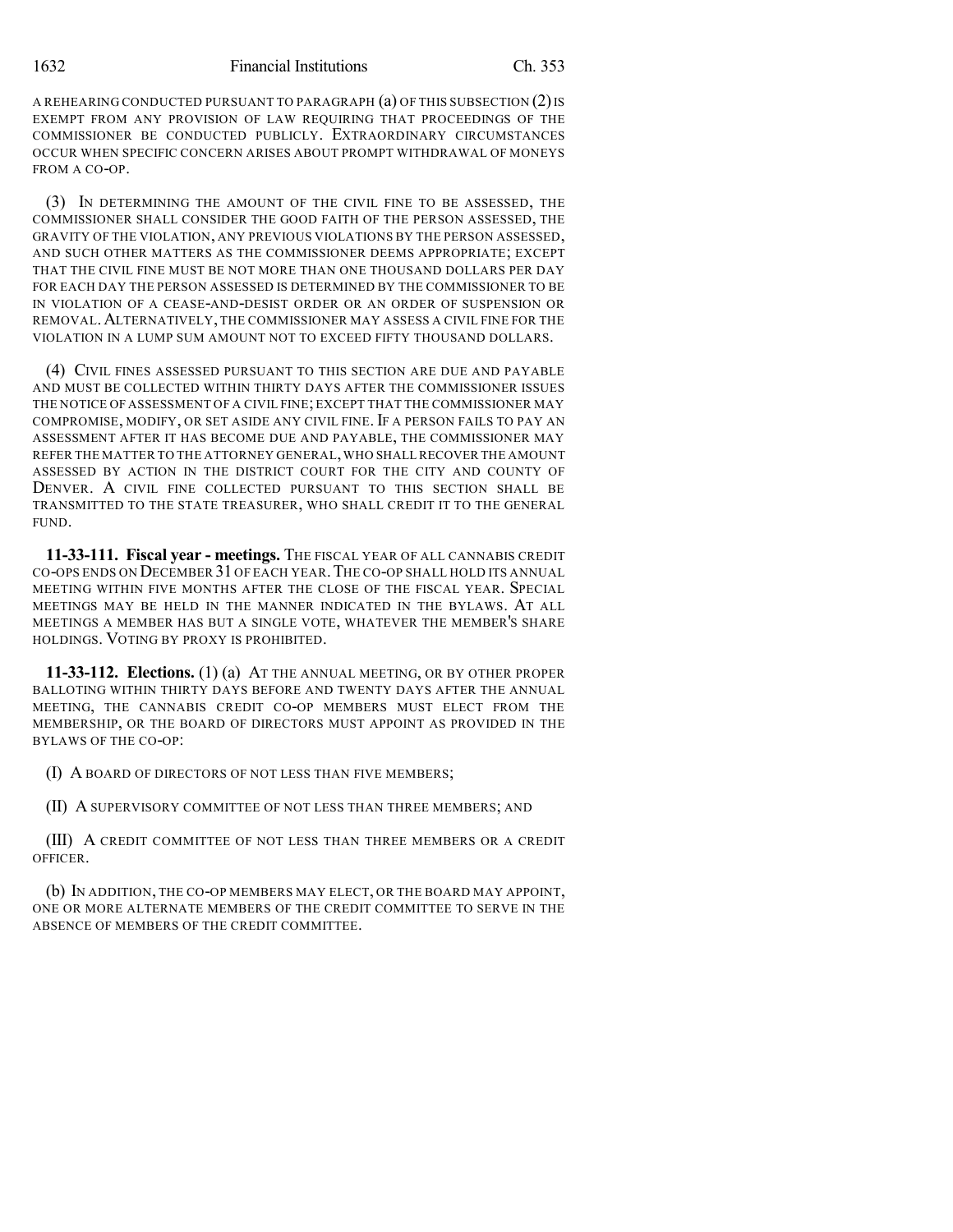(2) ALL PERSONS APPOINTED OR ELECTED PURSUANT TO SUBSECTION (1) OF THIS SECTION HOLD OFFICE FOR THE TERMS SPECIFIED IN THE BYLAWS AND UNTIL SUCCESSORS ARE ELECTED OR APPOINTED AND ARE QUALIFIED. A PERSON SHALL NOT HOLD MORE THAN ONE ELECTED OFFICE SIMULTANEOUSLY.

(3) THE CO-OP SHALL FILE WITH THE COMMISSIONER A RECORD OF THE NAMES AND ADDRESSES OF THE MEMBERS OF THE BOARD AND THE COMMITTEES, ALTERNATES, AND OFFICERS WITHIN TWENTY DAYS AFTER THEIR ELECTION OR APPOINTMENT.

**11-33-113. Directors and officers.** (1) AT ITS FIRST MEETING AFTER THE ANNUAL ELECTION,THE BOARD OF DIRECTORS SHALL ELECT FROM ITS OWN NUMBER: AN EXECUTIVE OFFICER, WHO MAY BE DESIGNATED AS CHAIR OF THE BOARD OR PRESIDENT; A VICE-CHAIR OF THE BOARD OR ONE OR MORE VICE-PRESIDENTS; A TREASURER; AND A SECRETARY. A SINGLE PERSON SHALL NOT SERVE AS BOTH SECRETARY AND TREASURER. THE PERSONS SO ELECTED ARE THE EXECUTIVE OFFICERS OF THE CORPORATION.THE BOARD OF DIRECTORS IS RESPONSIBLE FOR THE GENERAL MANAGEMENT OF THE AFFAIRS OF THE CANNABISCREDIT CO-OP,AND MORE SPECIFICALLY FOR:

(a) ACTING ON APPLICATIONS FOR MEMBERSHIP, OR APPOINTING FROM AMONG THE MEMBERSHIP OF THE CO-OP ONE OR MORE MEMBERSHIP OFFICERS WHO MAY ACT ON APPLICATIONS FOR MEMBERSHIP;

(b) SETTING POLICIES, TERMS, AND CONDITIONS UNDER WHICH LOANS WILL BE AVAILABLE TO MEMBERS, AND DETERMINING INTEREST RATES ON LOANS AND ON DEPOSITS;

(c) FIXING THE AMOUNT OF THE BLANKET SURETY BOND THAT COVERS ALL ELECTED AND APPOINTED OFFICIALS AND ALL EMPLOYEES OF THE CO-OP. THE BLANKET SURETY BOND MUST BE IN AN AMOUNT EQUAL TO THE ASSETS OF THE CO-OP AS OF DECEMBER 31 OF THE PREVIOUS YEAR OR ONE MILLION DOLLARS, WHICHEVER IS LESS, OR IN SUCH OTHER AMOUNT AS THE COMMISSIONER MAY PRESCRIBE.

(d) DECLARING DIVIDENDS AND, SUBJECT TO APPROVAL BY THE COMMISSIONER, ADOPTING AMENDMENTS TO THE BYLAWS OF THE CO-OP;

(e) DETERMINING WHEN ANY VACANCY EXISTS IN THE BOARD OF DIRECTORS OR IN THE CREDIT COMMITTEE, FILLING VACANCIES IN THE BOARD AND IN THE CREDIT COMMITTEE UNTIL SUCCESSORS ARE ELECTED OR APPOINTED AND QUALIFY, AND APPOINTING ONE OR MORE ASSISTANT SECRETARIES OR TREASURERS OR BOTH, AS NEEDED; AND THE BOARD SHALL EMPLOY:

(I) AN OFFICER IN CHARGE OF OPERATIONS WHOSE TITLE IS EITHER PRESIDENT OR CHIEF EXECUTIVE OFFICER TO ACT AS GENERAL MANAGER AND WHO SHALL BE IN ACTIVE CHARGE OF THE AFFAIRS OF THE CO-OP; AND

(II) A CHIEF FINANCIAL OFFICER;

(f) DETERMINING THE MAXIMUM INDIVIDUAL SHARE HOLDINGS IN THE CO-OP AND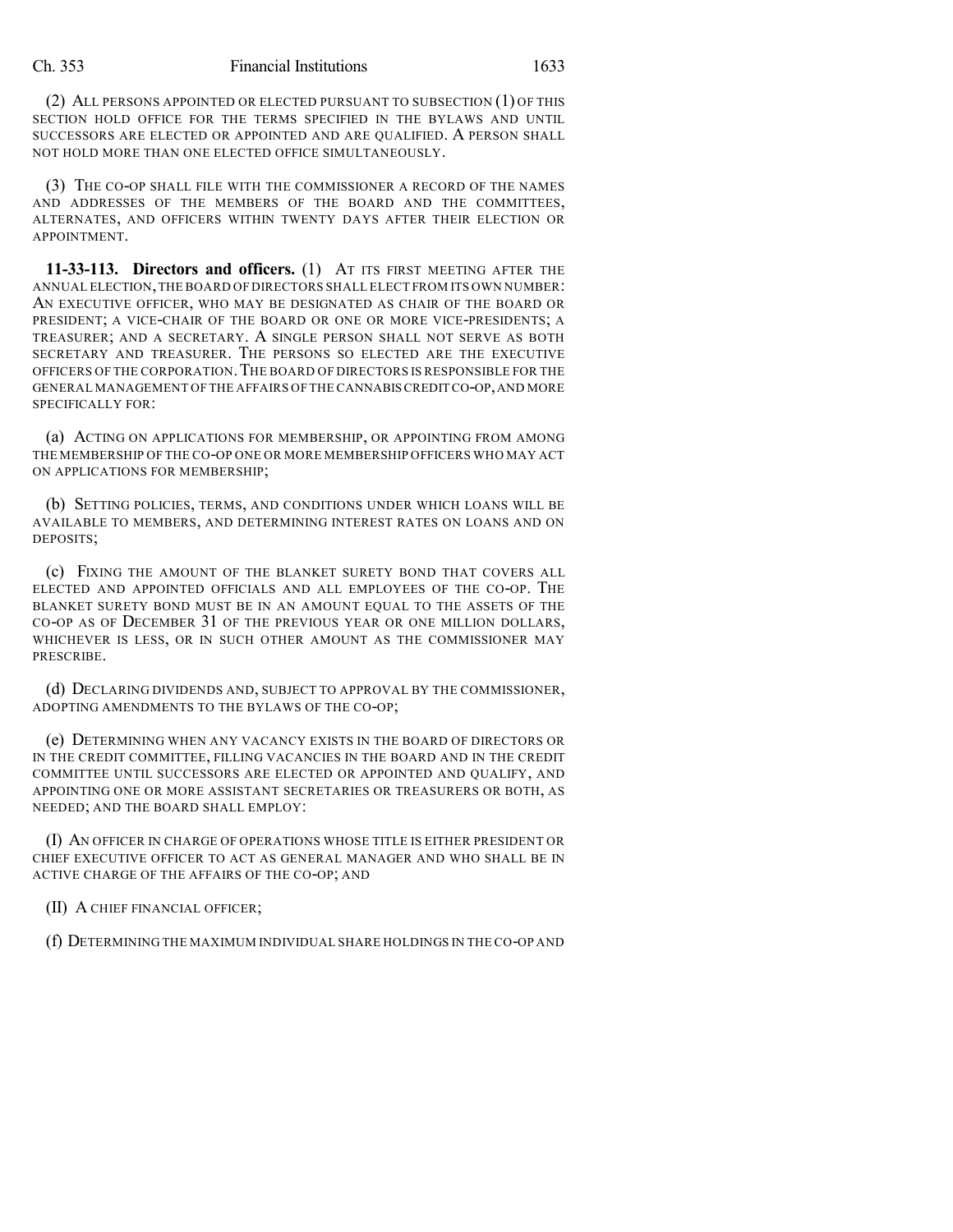THE MAXIMUM AMOUNT OF INDIVIDUAL LOANS THAT CAN BE MADE EITHER WITH OR WITHOUT SECURITY;

(g) HAVING CHARGE OF AND SUPERVISING INVESTMENTS OF CO-OP FUNDS;

MAINTAINING RECORDS PURSUANT TO RULES PROMULGATED BY THE COMMISSIONER CONCERNING HOW LONG RECORDS MUST BE RETAINED AND IN WHAT MANNER;

(i) PROVIDING FOR COMPENSATION FOR NECESSARY CLERICAL AND AUDITING ASSISTANCE REQUESTED BY THE SUPERVISORY COMMITTEE AND OF LOAN OFFICERS APPOINTED BY THE CREDIT COMMITTEE, AND ESTABLISHING ANY SALARY TO BE PAID TO THE CHIEF EXECUTIVE OFFICER, PRESIDENT, OR CHIEF FINANCIAL OFFICER.

(2) THE BYLAWS MUST DETERMINE THE DUTIES OF THE OFFICERS; EXCEPT THAT THE TREASURER IS THE GENERAL MANAGER IF A GENERAL MANAGER HAS NOT BEEN EMPLOYED PURSUANT TO PARAGRAPH (e) OF SUBSECTION (1) OF THIS SECTION.

**11-33-114. Credit committee - credit officer.** THE CREDIT COMMITTEE OR CREDIT OFFICER IS RESPONSIBLE FOR THE GENERAL SUPERVISION OF ALL LOANS TO MEMBERS.APPLICATIONS FOR LOANS MUSTBE ON A FORM APPROVED BY THE CREDIT COMMITTEE OR THE CREDIT OFFICER.AT LEAST A MAJORITY OF THE MEMBERS OF THE CREDIT COMMITTEE OR THE CREDIT OFFICER MUST APPROVE OR DISAPPROVE ALL LOANS;EXCEPT THAT THE CREDIT COMMITTEE OR THE CREDIT OFFICER MAY APPOINT ONE OR MORE LOAN OFFICERS AND DELEGATE TO THE LOAN OFFICER THE POWER TO APPROVE OR DISAPPROVE LOANS THAT ARE WITHIN LIMITS PRESCRIBED BY THE CREDIT COMMITTEE OR THE CREDIT OFFICER. EACH LOAN OFFICER SHALL FURNISH TO THE CREDIT COMMITTEE OR THE CREDIT OFFICER A RECORD OF EACH LOAN APPLICATION RECEIVED BY THE LOAN OFFICER WITHIN SEVEN DAYS AFTER THE DATE OF FILING OF THE APPLICATION. THE CREDIT COMMITTEE OR THE CREDIT OFFICE MAY CONSIDER ALL LOANS NOT APPROVED BY A LOAN OFFICER.AMEMBER OF THE CREDIT COMMITTEE SHALL NOT RECEIVE ANY COMPENSATION AS A LOAN OFFICER OR BE EMPLOYED BY THE CANNABIS CREDIT CO-OP IN ANY OTHER CAPACITY. A CREDIT OFFICER MAY RECEIVE COMPENSATION IN CONNECTION WITH THE PERFORMANCE OF HIS OR HER DUTIES. THE CREDIT COMMITTEE SHALL MEET AS OFTEN AS NECESSARY AFTER DUE NOTICE TO EACH MEMBER.VACANCIES IN THE CREDIT COMMITTEE SHALL BE FILLED PURSUANT TO SECTION  $11-33-113$  (1) (e).

**11-33-115. Supervisory committee.** (1) THE SUPERVISORY COMMITTEE SHALL:

(a) MAKE, OR CAUSE TO BE MADE, A COMPREHENSIVE ANNUAL AUDIT OF THE BOOKS AND AFFAIRS OF THE CANNABIS CREDIT CO-OP AND SHALL SUBMIT A REPORT OF THE ANNUAL AUDIT TO THE BOARD OF DIRECTORS AND A SUMMARY OF THAT REPORT TO THE MEMBERS AT THE NEXT ANNUAL MEETING. THE COMMITTEE SHALL MAKE OR CAUSE TO BE MADE SUCH SUPPLEMENTARY AUDITS OR EXAMINATIONS AS IT DEEMS NECESSARY OR AS REQUIRED BY THE COMMISSIONER.

(b) MAKE AN ANNUALREPORT AND SUBMIT THE REPORT AT THE ANNUAL MEETING OF THE MEMBERS;

(c) BY UNANIMOUS VOTE OF THE COMMITTEE IF IT DEEMS THE ACTION TO BE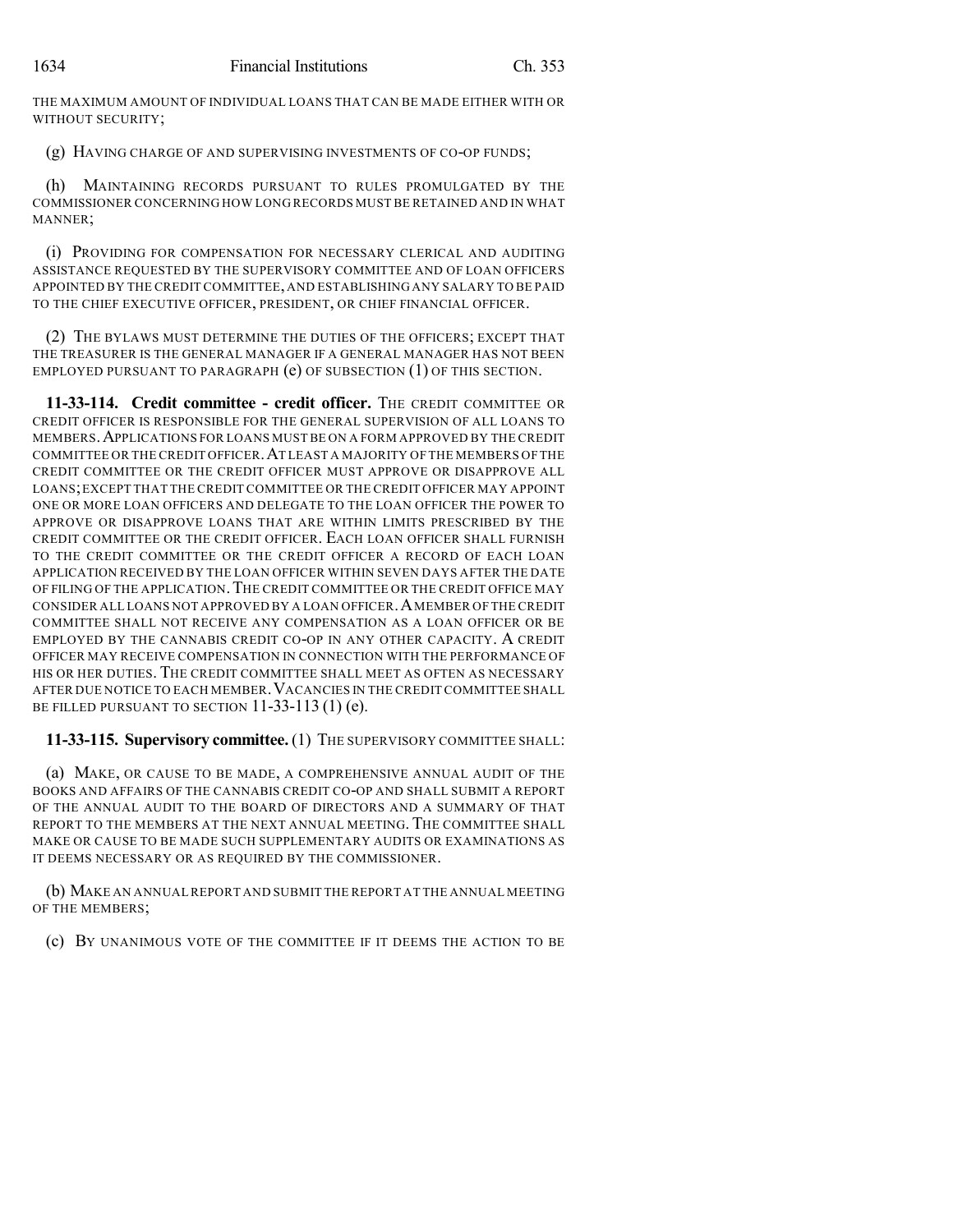NECESSARY FOR THE PROPER CONDUCT OF THE CO-OP, TEMPORARILY SUSPEND AN OFFICER OR DIRECTOR OF THE CO-OP OR A MEMBER OF THE CREDIT COMMITTEE, AND CALL A SPECIAL MEETING OF THE MEMBERS OF THE CO-OP NOT LESS THAN SEVEN NOR MORE THAN FOURTEEN DAYS AFTER THE SUSPENSION TO TAKE FINAL ACTION ON THE SUSPENSION. THE MEMBERS AT THE MEETING MAY SUSTAIN THE SUSPENSION AND REMOVE THE OFFICER, DIRECTOR, OR MEMBER OF THE CREDIT COMMITTEE PERMANENTLY AND ELECT A SUCCESSOR THERETO FOR THE UNEXPIRED TERM OF OFFICE OR MAY REINSTATE THE PERSON.

(d) ANNUALLY VERIFY, OR CAUSE TO BE VERIFIED, BY A RANDOM SAMPLING OR BY VERIFICATION OFALL MEMBERS'ACCOUNTS,THE MEMBERS'SHARE,DEPOSIT,AND LOAN ACCOUNTS. THE VERIFICATION MAY BE OBTAINED BY EITHER SENDING OR CAUSING TO BE SENT A STATEMENT OF ACCOUNT TO EACH MEMBER OR BY SUCH MEANS AS MAY BE SPECIFIED BY THE COMMISSIONER.

(e) NOT LESS FREQUENTLY THAN TWICE ANNUALLY, OR AS OTHERWISE REQUIRED BY THE COMMISSIONER, EXAMINE THE CONTINUED ELIGIBILITY OF EACH MEMBER AND EXPEL EACH MEMBER THAT IS NO LONGER QUALIFIED TO BE A MEMBER.

(2) BY MAJORITY VOTE, THE SUPERVISORY COMMITTEE MAY CALL A SPECIAL MEETING OF THE MEMBERS OF THE CO-OP TO CONSIDER A VIOLATION OF A PROVISION OF THIS ARTICLE, RULES OF THE COMMISSIONER, THE BYLAWS, OR A RULE OR REQUIREMENT OF THE CO-OP, BY AN OFFICER, DIRECTOR, MEMBER OF A COMMITTEE, OR A MEMBER, THAT THE COMMITTEE DEEMS TO BE DETRIMENTAL TO THE CO-OP. THE SUPERVISORY COMMITTEE SHALL FILL VACANCIES IN ITS OWN MEMBERSHIP UNTIL THE NEXT ANNUAL ELECTION OF THE CO-OP.

**11-33-116. Capital - no full faith and credit.** (1) THE CAPITAL OF A CANNABIS CREDIT CO-OP CONSISTS OF THE PAYMENTS THAT HAVE BEEN MADE TO IT IN SHARES BY ITS MEMBERS. THE CO-OP HAS A LIEN ON THE SHARES AND DEPOSITS OF A MEMBER FOR ANY SUM DUE TO THE CO-OP FROM A MEMBER OR FOR ANY LOAN ENDORSED BY A MEMBER.ACO-OP MAY CHARGE AN ENTRANCE FEE AND AN ANNUAL MEMBERSHIP FEE, BUT THE FEES MUST BE UNIFORM TO ALL MEMBERS.

(2) THE DEPOSITS WITH AND CAPITAL OF A CO-OP ARE NOT BACKED BY THE FULL FAITH AND CREDIT OF THE STATE OF COLORADO.

**11-33-117. Loans.** A CANNABIS CREDIT CO-OP MAY MAKE LOANS TO MEMBERS SUBJECT TO THIS ARTICLE AND THE BYLAWS OF THE CO-OP. A BORROWER MAY REPAY A LOAN IN WHOLE OR IN PART ANY DAY THE OFFICE OF THE CO-OP IS OPEN FOR BUSINESS.

**11-33-118. Reserves.** THE COMMISSIONER MAY REQUIRE RESERVES TO PROTECT THE INTEREST OF MEMBERS BY GENERAL RULES. IN ADDITION, THE COMMISSIONER MAY REQUIRE SPECIAL RESERVES BY AN ORDER DIRECTED TO AN INDIVIDUAL CANNABIS CREDIT CO-OP IN A SPECIAL CASE.

**11-33-119. Confidentiality.** (1) NEITHER THE COMMISSIONER, THE COMMISSIONER'S DEPUTY, NOR ANY OTHER PERSON APPOINTED BY THE COMMISSIONER SHALL DIVULGE ANY INFORMATION ACQUIRED IN THE DISCHARGE OF THE PERSON'S DUTIES; EXCEPT THAT: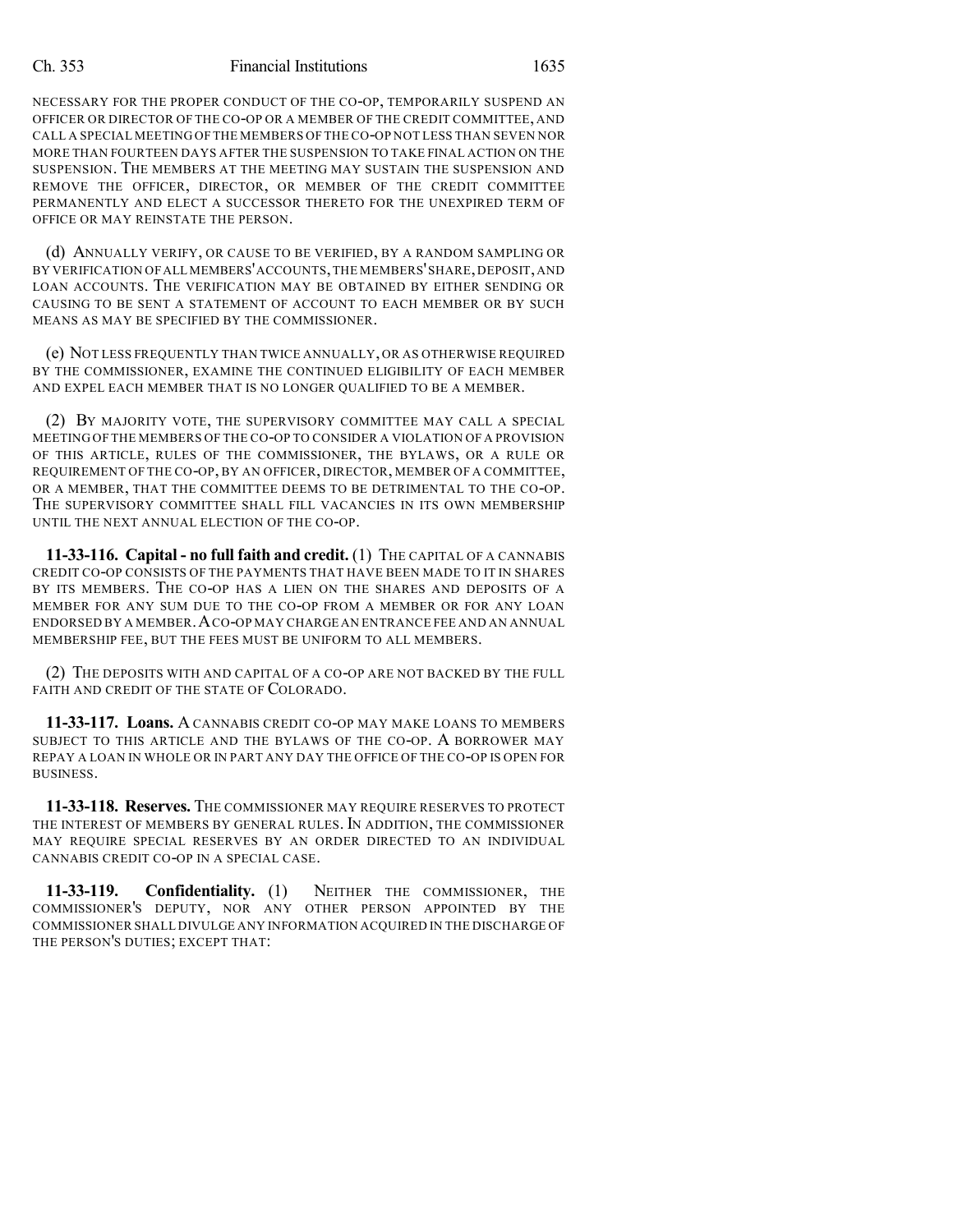(a) APERSON SPECIFIED IN THE INTRODUCTORY PORTION TO THIS SUBSECTION (1) MAY DIVULGE INFORMATION ACQUIRED IN THE DISCHARGE OF THE PERSON'S DUTIES IF DOING SO IS MADE NECESSARY BY LAW OR UNDER ORDER OF COURT IN AN ACTION INVOLVING THE DIVISION OR IN CRIMINAL ACTIONS;

(b) THE COMMISSIONER MAY FURNISH INFORMATION AS TO THE CONDITION OF A CANNABIS CREDIT CO-OP TO A LIQUIDATING AGENT APPOINTED BY THE COMMISSIONER, A FEDERAL RESERVE BANK, THE DIVISION OF BANKING, THE EXECUTIVE DIRECTOR OF THE DEPARTMENT OF REGULATORY AGENCIES, OR A DEPARTMENT OR DIVISION OF ANY OTHER STATE HAVING SUPERVISORY AUTHORITY OVER MARIJUANA FINANCIAL SERVICES COOPERATIVES OR ANALOGOUS ORGANIZATIONS AND MAY ACCEPT ANY REPORT OF EXAMINATION MADE ON BEHALF OF THE LIQUIDATING AGENT, BANK, DEPARTMENT, OR DIVISION;

(c) THE COMMISSIONER MAY GIVE RECORDS OR INFORMATION IN THE COMMISSIONER'S POSSESSION TO A LICENSING AGENCY WITHIN THE DEPARTMENT OF REGULATORY AGENCIES OR THE DEPARTMENT OF REVENUE RELATING TO POSSIBLE MISCONDUCT BY A PERSON OR ENTITY LICENSED BY THE AGENCY;

(d)(I) THE COMMISSIONER AND THE COMMISSIONER'S DESIGNEES MAY EXCHANGE INFORMATION OBTAINED BY THE DIVISION AS TO POSSIBLE CRIMINAL VIOLATIONS OF ANY LAW RELATING TO THE ACTIVITIES OF A CO-OP WITH THE APPROPRIATE LAW ENFORCEMENT AGENCIES; AND

(II) THE COMMISSIONER OR THE COMMISSIONER'S DESIGNEES SHALL EXCHANGE INFORMATION OBTAINED BY THE DIVISION WITH THE APPROPRIATE STATE LAW ENFORCEMENT AGENCIES AS TO CRIMINAL VIOLATIONS OF ANY LAW RELATING TO THE ACTIVITIES OF A CO-OP THAT THE COMMISSIONER REASONABLY BELIEVES HAVE OCCURRED; AND

(e) NOTWITHSTANDING ANY PROVISION OF THIS ARTICLE TO THE CONTRARY, THE COMMISSIONER MAY DISCLOSE INFORMATION IN THE RECORDS OF THE DIVISION OR ACQUIRED BY THE COMMISSIONER IN THE DISCHARGE OF THE COMMISSIONER'S DUTIES THE DISCLOSURE OF WHICH HAS BEEN SPECIFICALLY AUTHORIZED BY THE BOARD OF DIRECTORS OF THE CO-OP TO WHICH THE INFORMATION RELATES. NOTHING IN THIS SECTION AUTHORIZES THE BOARD OF DIRECTORS OF A CO-OP TO WAIVE ANY PRIVILEGES THAT BELONGSOLELY TO THE COMMISSIONER,THE DIVISION, OR ITS EMPLOYEES.

**11-33-120. Dividends.** AT INTERVALS AND FOR PERIODS OF TIME THAT THE BOARD OF DIRECTORS MAY AUTHORIZE AND AFTER PROVISION FOR THE REQUIRED RESERVES, THE BOARD OF DIRECTORS OF A CANNABIS CREDIT CO-OP MAY DECLARE A DIVIDEND. DIVIDENDS MAY BE PAID AT VARIOUS RATES ON DIFFERENT CLASSES OF SHARES, AND DIVIDEND CREDIT MAY BE ACCRUED ON DIFFERENT CLASSES OF SHARES, AS DETERMINED BY THE BOARD OF DIRECTORS.THE BOARD SHALL NOT PAY DIVIDENDS IN EXCESS OF AVAILABLE EARNINGS.

**11-33-121. Expulsion or withdrawal of members.** (1) A MEMBER MAY WITHDRAW FROM A CANNABIS CREDIT CO-OP AT ANY TIME, BUT THE BYLAWS MAY REQUIRE ADVANCE NOTICE OF THE WITHDRAWAL. THE BOARD OF DIRECTORS MAY EXPEL A MEMBER FROM MEMBERSHIP IN A CO-OP IF THE MEMBER FAILS TO COMPLY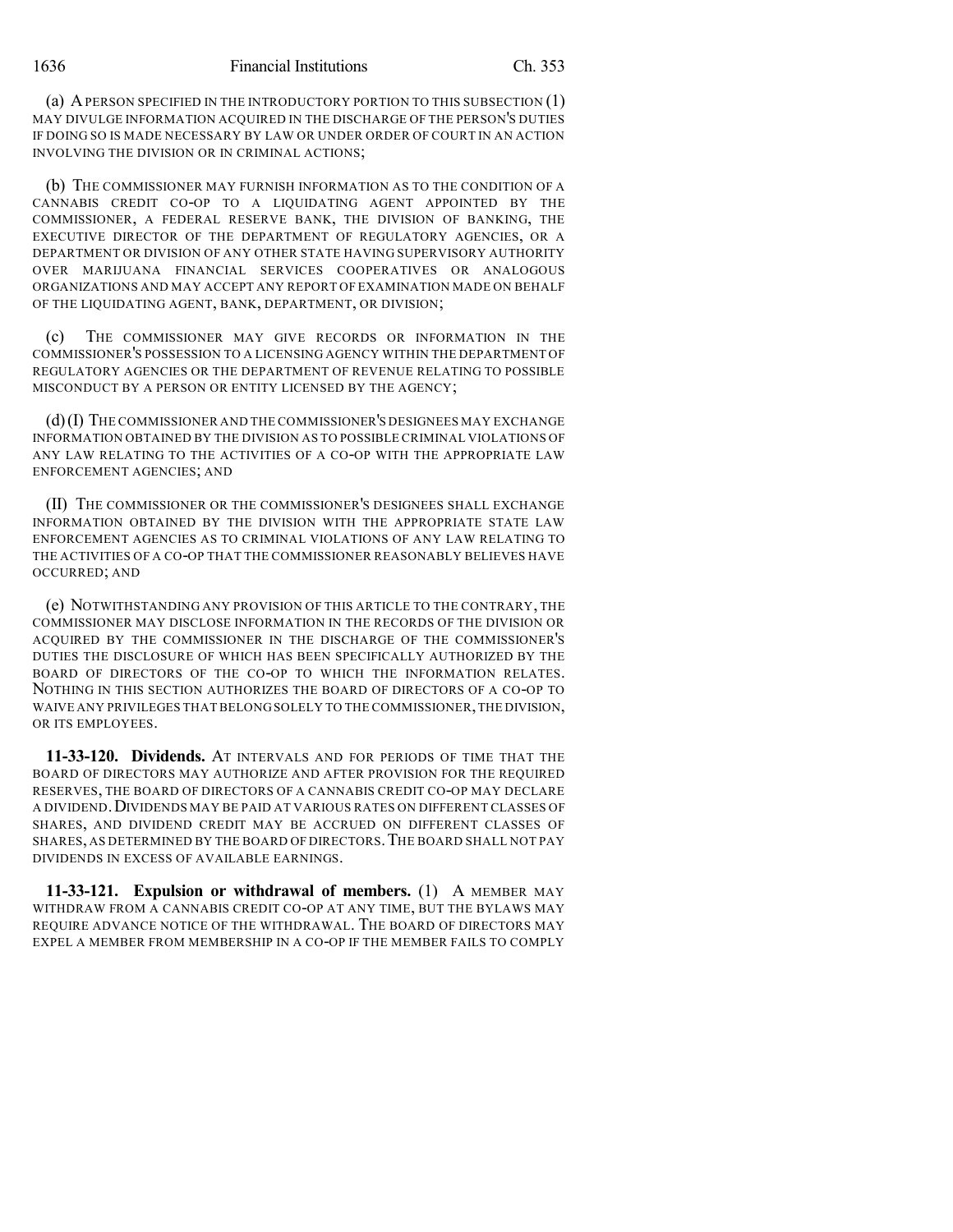WITH THE WRITTEN RULES AND POLICIES OF THE CO-OP AS ADOPTED AND MADE AVAILABLE TO THE MEMBERSHIP.

(2) THE BOARD SHALL NOT EXPEL A MEMBER UNTIL THE BOARD INFORMS THE MEMBER IN WRITING OF THE REASONS FOR THE EXPULSION AND THE MEMBER HAS HAD REASONABLE OPPORTUNITY TO BE HEARD.

(3) THE CO-OP SHALL PAY TO AN EXPELLED OR WITHDRAWING MEMBER ALL AMOUNTS PAID ON SHARES OR AS DEPOSITS OF THE MEMBER, TOGETHER WITH ANY DIVIDENDS OR INTEREST ACCREDITED TO THE MEMBER, TO THE DATE OF THE WITHDRAWAL OR EXPULSION,AS FUNDS BECOME AVAILABLE AND AFTER DEDUCTING ALL AMOUNTS DUE FROM THE MEMBER TO THE CO-OP. THE CO-OP MAY REQUIRE SIXTY DAYS' WRITTEN NOTICE OF INTENTION TO WITHDRAW SHARES AND THIRTY DAYS' WRITTEN NOTICE OF INTENTION TO WITHDRAW DEPOSITS. WITHDRAWING OR EXPELLED MEMBERS HAVE NO FURTHER RIGHTS IN THE CO-OP BUT ARE NOT,BY SUCH EXPULSION OR WITHDRAWAL, RELEASED FROM ANY REMAINING LIABILITY TO THE CO-OP.

**11-33-122. Suspension - liquidation - procedures.** (1) (a) (I) IF IT APPEARS THAT A CANNABIS CREDIT CO-OP IS INSOLVENT, HAS WILLFULLY VIOLATED A PROVISION OF THIS ARTICLE, OR IS OPERATING IN AN UNSAFE OR UNSOUND MANNER, THE COMMISSIONER:

(A) MAY ISSUE AN ORDER FOR THE CO-OP TO SHOW CAUSE WHY ITS OPERATIONS SHOULD NOT BE SUSPENDED UNTIL THE INSOLVENCY, VIOLATION, OR MANNER OF OPERATION IS RECTIFIED; AND

(B) SHALL AFFORD THE CO-OP AN OPPORTUNITY FOR A HEARING NOT LESS THAN TEN DAYS NOR MORE THAN TWENTY DAYS AFTER ISSUANCE OF THE ORDER.

(II) THE ORDER MUST BE IN WRITING AND BE DELIVERED BY REGISTERED OR CERTIFIED MAIL.

(III) IF THE CO-OP FAILS TO ANSWER THE ORDER OR IF AN OFFICER OR DIRECTOR OF OR ATTORNEY FOR THE CO-OP FAILS TO APPEAR AT THE TIME SET FOR THE HEARING, THE COMMISSIONER MAY:

(A) REVOKE THE ARTICLES OF INCORPORATION OF THE CO-OP, ORDER THE IMMEDIATE SUSPENSION OF OPERATIONS OF THE CO-OP EXCEPT THE COLLECTION OF PAYMENTS ON OUTSTANDING LOANS OR OTHER OBLIGATIONS DUE THE CO-OP, OR BOTH; AND

(B) ENFORCE THE ORDER BY AN ACTION FILED IN THE DISTRICT COURT OF THE JUDICIAL DISTRICT IN WHICH THE PRINCIPAL OFFICE OF THE CO-OP IS LOCATED, SEEKING TO ENJOIN FURTHER OPERATIONS OR TO APPOINT A CONSERVATOR FOR THE CO-OP.

(b)(I) ACO-OP TO WHICH AN ORDER TO SHOW CAUSE HAS BEEN ISSUED PURSUANT TO PARAGRAPH (a) OF THIS SUBSECTION (1) MAY:

(A) INCLUDE WITH ITS ANSWER OR PRESENT AT A HEARING RESULTING FROM THE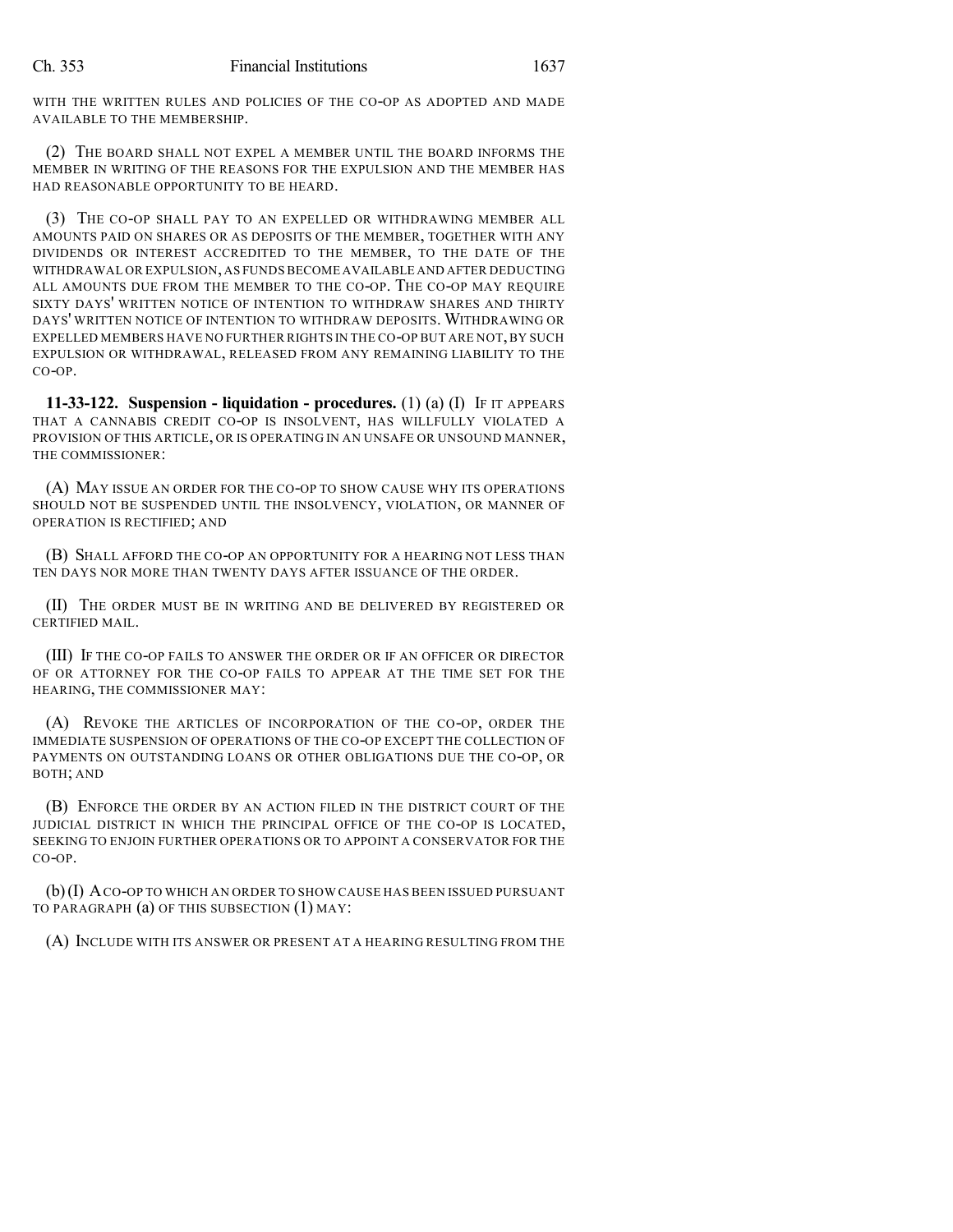ORDER ITS PROPOSED PLAN TO CONTINUE OPERATIONS AND RECTIFY THE INSOLVENCY, VIOLATION, OR MANNER OF OPERATION SPECIFIED IN THE ORDER; OR

(B) REQUEST THAT IT BE DISSOLVED AND LIQUIDATED AND THAT THE COMMISSIONER APPOINT A LIQUIDATING AGENT.

(II) A CO-OP MAY REQUEST A STAY OF EXECUTION OF AN ORDER OF THE COMMISSIONER REVOKING ITS ARTICLES OF INCORPORATION OR SUSPENDING ITS OPERATIONS BY FILING AN ACTION IN THE DISTRICT COURT FOR THE JUDICIAL DISTRICT IN WHICH THE PRINCIPAL OFFICE OF THE CO-OP IS LOCATED WITHIN TEN DAYS AFTER THE ISSUANCE OF THE ORDER.

(c) IFTHE COMMISSIONER REVOKES THE CHARTER OF A CO-OP,THE COMMISSIONER SHALL APPOINT A LIQUIDATING AGENT TO LIQUIDATE THE ASSETS OF THE CO-OP PURSUANT TO SUBSECTION (5) OF THIS SECTION.

(d) IF IN THE OPINION OF THE COMMISSIONER AN EMERGENCY EXISTS THAT MAY RESULT IN SERIOUS LOSSES TO THE MEMBERS, THE COMMISSIONER MAY REVOKE THE CHARTER OF A CO-OP AND IMMEDIATELY APPOINT A LIQUIDATING AGENT WITHOUT NOTICE OR A HEARING. THE COMMISSIONER SHALL POST NOTICE OF THE COMMISSIONER'S EMERGENCY DETERMINATION ON THE PREMISES OFTHE CO-OP THAT IS THE SUBJECT OF THE DETERMINATION. WITHIN TEN DAYS AFTER AN EMERGENCY DETERMINATION BY THE COMMISSIONER, THE CO-OP OR THE BOARD OF DIRECTORS OF THE CO-OP MAY FILE AN APPEAL WITH THE COURT OF APPEALS. THE FILING OF AN APPEAL TO RESCIND A DETERMINATION DOES NOT STAY THE COMMISSIONER'S ACTION PURSUANT TO THIS SUBSECTION (1). IF THE COURT FINDS THE COMMISSIONER'S ACTION WAS UNAUTHORIZED, THE COMMISSIONER SHALL RESCIND THE ACTION AND RESTORE THE CO-OP TO ITS BOARD OF DIRECTORS. IF THE CO-OP DOES NOT FILE AN APPEAL WITHIN TEN DAYS AFTER THE COMMISSIONER'S EMERGENCY DETERMINATION, ALL ACTION TAKEN BY THE COMMISSIONER IS FINAL.

(2)(a) THE COMMISSIONER MAY APPOINT HIMSELF OR HERSELF OR A THIRD PARTY AS CONSERVATOR OF A CO-OP AND IMMEDIATELY TAKE POSSESSION AND CONTROL OF THE BUSINESS AND ASSETS OF THE CO-OP IF THE COMMISSIONER DETERMINES THAT:

(I) SUCH ACTION IS NECESSARY TO CONSERVE THE ASSETS OF THE CO-OP OR TO PROTECT THE INTERESTS OF ITS MEMBERS FROM ACTS OR OMISSIONS OF THE EXISTING MANAGEMENT;

(II) THE CO-OP, BY A RESOLUTION OF ITS BOARD OF DIRECTORS, CONSENTS TO SUCH ACTION;

(III) THERE IS A WILLFUL VIOLATION OF A CEASE-AND-DESIST ORDER THAT RESULTS IN THE CO-OP BEING OPERATED IN AN UNSAFE OR UNSOUND MANNER; OR

(IV) THE CO-OP IS SIGNIFICANTLY UNDERCAPITALIZED AND HAS NO REASONABLE PROSPECT OF BECOMING ADEQUATELY CAPITALIZED.

(b) THE COMMISSIONER MAY APPOINT A CONSERVATOR AND TAKE IMMEDIATE POSSESSION OF THE CO-OP WITHOUT PRIOR NOTICE OR A HEARING; EXCEPT THAT,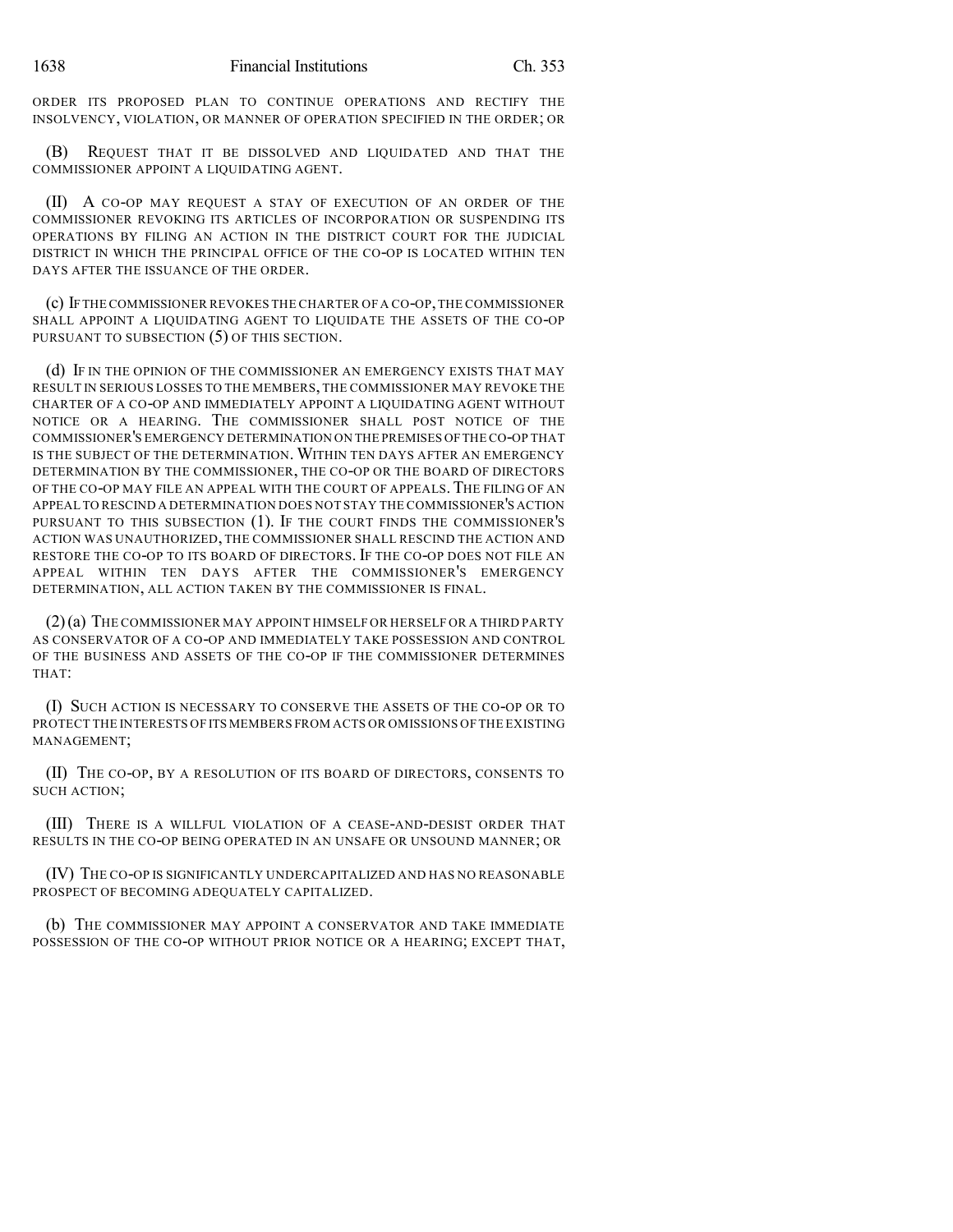WITHIN TEN DAYS AFTER THE CONSERVATOR IS APPOINTED, THE CO-OP MAY FILE AN APPEAL WITH THE COURT OF APPEALS REQUESTING THE COMMISSIONER TO RESCIND THE COMMISSIONER'S APPOINTMENT OF A CONSERVATOR. THE FILING OF AN APPEAL DOES NOT STAY THE COMMISSIONER'S ACTION. IF THE COURT FINDS THE COMMISSIONER'S ACTION WAS UNAUTHORIZED,THE COMMISSIONER SHALL RESTORE CONTROL OF THE CO-OP TO ITS BOARD OF DIRECTORS.IF NO APPEAL IS FILED WITHIN TEN DAYS AFTER THE COMMISSIONER'S APPOINTMENT OF A CONSERVATOR, THE ACTION TAKEN BY THE COMMISSIONER BECOMES FINAL.

(c) IN EXTRAORDINARY CIRCUMSTANCES, UPON ORDER OF THE COMMISSIONER, A HEARING CONDUCTED PURSUANT TO THIS SUBSECTION (2) IS EXEMPT FROM ANY PROVISION OF LAW REQUIRING THAT PROCEEDINGS OF THE COMMISSIONER BE CONDUCTED PUBLICLY. EXTRAORDINARY CIRCUMSTANCES OCCUR WHEN SPECIFIC CONCERN ARISES ABOUT PROMPT WITHDRAWAL OF MONEYS FROM THE CO-OP.

(d) THE CONSERVATOR HAS ALL THE POWERS OF THE MEMBERS, DIRECTORS, OFFICERS, AND COMMITTEES OF THE CO-OP AND IS AUTHORIZED TO OPERATE THE CO-OP IN ITS OWN NAME OR TO CONSERVE ITS ASSETS AS DIRECTED BY THE COMMISSIONER. THE CONSERVATOR SHALL CONDUCT THE BUSINESS OF THE CO-OP AND MAKE REGULAR REPORTS TO THE COMMISSIONER UNTIL THE COMMISSIONER HAS DETERMINED THAT THE PURPOSES OFCONSERVATORSHIP HAVE BEEN ACCOMPLISHED AND THE CO-OP SHOULD BE RETURNED TO THE CONTROL OF ITS BOARD OF DIRECTORS.ALL COSTS INCIDENT TO THE CONSERVATORSHIP SHALL BE PAID OUT OF THE ASSETS OF THE CO-OP. IF THE COMMISSIONER DETERMINES THAT THE PURPOSES OF THE CONSERVATORSHIP WILL NOT BE ACCOMPLISHED, THE COMMISSIONER MAY PROCEED WITH THE INVOLUNTARY LIQUIDATION OF THE CO-OP IN THE MANNER DESCRIBED IN SUBSECTION (1) OF THIS SECTION.

(e) IF A CONSERVATOR IS APPOINTED, AND IS OTHER THAN AN EMPLOYEE OF THE DIVISION, THE CONSERVATOR AND ANY ASSISTANTS SHALL PROVIDE A BOND, PAYABLE TO THE CO-OP AND EXECUTED BY A SURETY COMPANY AUTHORIZED TO DO BUSINESS IN THIS STATE, THAT MEETS WITH THE APPROVAL OF THE COMMISSIONER, FOR THE FAITHFUL DISCHARGE OF THEIR DUTIES IN CONNECTION WITH THE CONSERVATORSHIP AND THE ACCOUNTING FOR ALL MONEYS COMING INTO THEIR HANDS. THE COST OF THE BOND SHALL BE PAID FROM THE ASSETS OF THE CO-OP. SUIT MAY BE MAINTAINED ON THE BOND BY A PERSON INJURED BY A BREACH OF THE CONDITIONS OF THE BOND. THIS REQUIREMENT MAY BE DEEMED MET IF THE COMMISSIONER DETERMINES THAT THE CO-OP'S FIDELITY BOND COVERS THE CONSERVATOR AND ANY ASSISTANTS.

(3) ACO-OP MAY BE VOLUNTARILY DISSOLVED AND LIQUIDATED UPON MAJORITY VOTE OF THE ENTIRE MEMBERSHIP OF THE CO-OP AT A MEETING SPECIALLY CALLED FOR THE PURPOSE OR AT THE ANNUAL MEETING WHERE NOTICE OF THE PROPOSED ACTION IS MAILED TO THE MEMBERS AT LEAST THIRTY DAYS BEFORE THE MEETING. IN EITHER EVENT, A COPY OF THE NOTICE SHALL BE DELIVERED TO THE COMMISSIONER NOT LESS THAN TEN DAYS BEFORE THE MEETING. A MEMBER OF A CO-OP MAY CAST A BALLOT FOR OR AGAINST THE DISSOLUTION AND LIQUIDATION BY MAIL WITHIN TWENTY DAYS AFTER THE MEETING. IF A MAJORITY OF THE MEMBERS VOTE IN FAVOR OF DISSOLUTION AND LIQUIDATION, THE BOARD OF DIRECTORS, WITHIN FIVE DAYS AFTER THE CLOSE OF VOTING, SHALL NOTIFY THE COMMISSIONER OF THE ACTION AND SPECIFY THE NAMES AND ADDRESSES OF THE DIRECTORS AND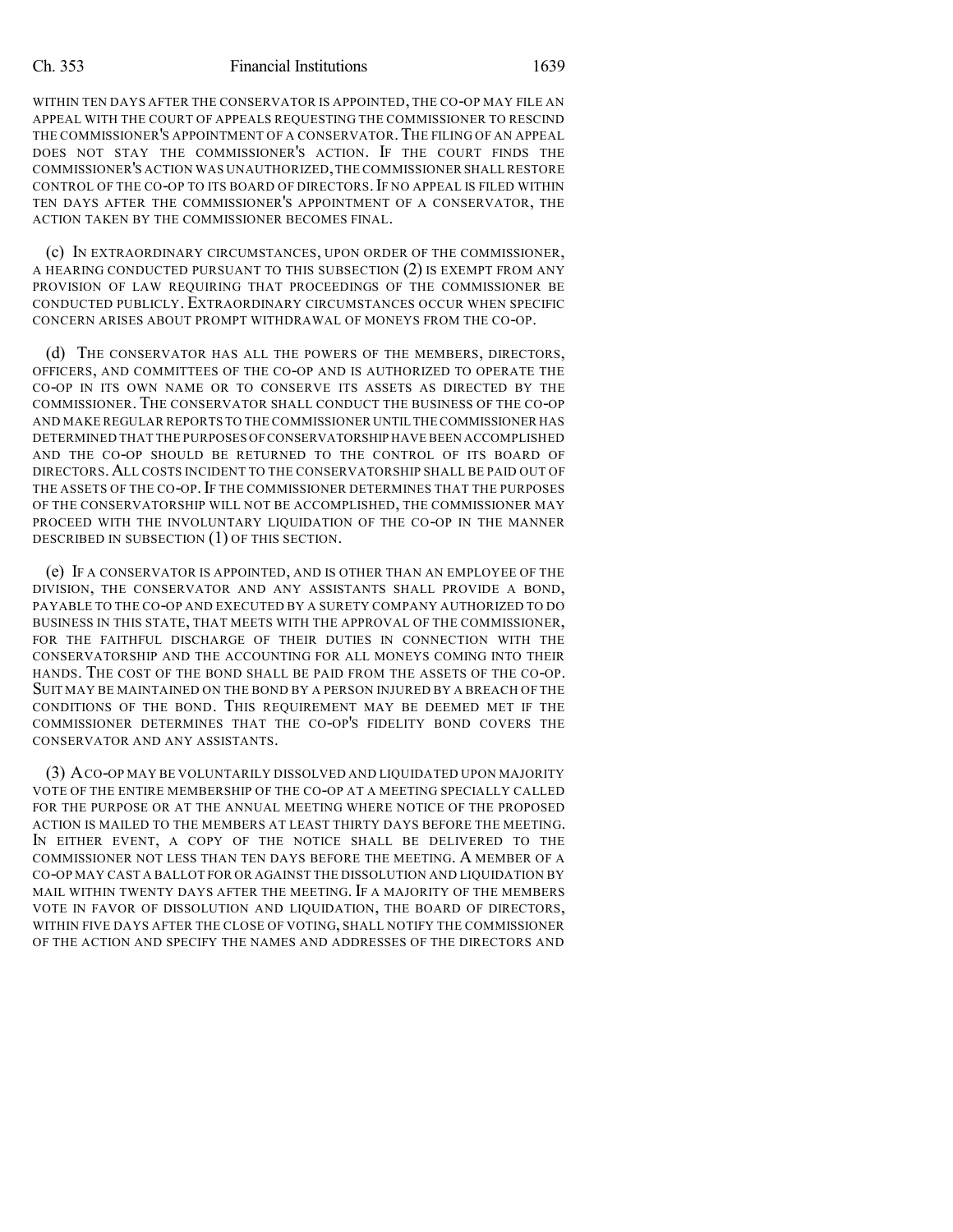OFFICERS OF THE CO-OP WHO WILL CONDUCT THE DISSOLUTION AND LIQUIDATION OF THE CO-OP. UPON A FAVORABLE VOTE, THE CO-OP SHALL CEASE TO DO BUSINESS EXCEPT FOR THE COLLECTION OF PAYMENTS ON OUTSTANDING LOANS OR OTHER OBLIGATIONS DUE THE CO-OP.

(4) UNDER ANY PROCEDURE TO DISSOLVE AND LIQUIDATE A CO-OP PURSUANT TO THIS SECTION, THE CO-OP CONTINUES IN EXISTENCE FOR THE PURPOSE OF DISCHARGINGITS DEBTS,COLLECTINGAND DISTRIBUTING ITS ASSETS,AND DOING ALL ACTS REQUIRED IN ORDER TO WIND UP ITS BUSINESS, AND IT MAY SUE AND BE SUED FOR THE ENFORCEMENT OF ITS DEBTS AND OPERATIONS UNTIL ITS AFFAIRS ARE FULLY ADJUSTED IN LIQUIDATION.THE ASSETS OF THE CO-OP SHALL BE USED TO PAY:FIRST, THE EXPENSES INCIDENTAL TO LIQUIDATION;AND SECOND,DEPOSIT ACCOUNTS.ANY REMAINING ASSETS SHALL BE DISTRIBUTED TO THE MEMBERS PROPORTIONATELY TO THE SHARES HELD BY EACH MEMBER AS OF THE DATE OF DISSOLUTION.

(5) UPON THE LIQUIDATION AND DISTRIBUTION OFALL ASSETS OF THE CO-OP THAT MAY BE REASONABLY EXPECTED TO BE COLLECTIBLE, THE BOARD OF DIRECTORS OR THE LIQUIDATING AGENT, AS THE CASE MAY BE, SHALL EXECUTE IN DUPLICATE A CERTIFICATE OF DISSOLUTION, PRESCRIBED BY THE COMMISSIONER, UPON WHICH DATE THE CO-OP CEASES TO EXIST, AND FILE THE CERTIFICATE WITH THE SECRETARY OF STATE.

**11-33-123. Change in place of business.** A CANNABIS CREDIT CO-OP MAY CHANGE ITS PLACE OF BUSINESS TO A LOCATION OUTSIDE OF THE COUNTY OR CITY AND COUNTY IN WHICH IT WAS PREVIOUSLY LOCATED UPON RECEIVING WRITTEN PERMISSION FROM THE COMMISSIONER. A CO-OP MAY CHANGE ITS PLACE OF BUSINESS WITHIN THE COUNTY OR CITY AND COUNTY IN WHICH IT WAS PREVIOUSLY LOCATED BY PROVIDING WRITTEN NOTICE OF THE NEW ADDRESS AND THE EFFECTIVE DATE OF THE CHANGE TO THE COMMISSIONER.

**11-33-124. Merger.** (1) THE METHOD OF MERGER OF TWO OR MORE CANNABIS CREDIT CO-OPS IS AS FOLLOWS:

(a) (I) THE BOARD OF DIRECTORS OF EACH MERGING CO-OP SHALL:

(A) APPROVE A PLAN FOR THE PROPOSED MERGER; AND

(B) AUTHORIZE REPRESENTATIVES OF EACH CO-OP TO ACT ON EACH CO-OP'S BEHALF TO BRING ABOUT THE MERGER.

(II) THE PLAN MUST INCLUDE INFORMATION THAT THE COMMISSIONER DEEMS APPROPRIATE.

(b) UPON APPROVAL OF THE MERGER PLAN BY EACH BOARD OF DIRECTORS FOR EACH CO-OP INVOLVED IN THE TRANSACTION, THE CO-OPS SHALL SUBMIT THE MERGER PLAN, TOGETHER WITH THE RESOLUTIONS OF EACH BOARD OF DIRECTORS, TO THE COMMISSIONER.IF THE COMMISSIONER DETERMINES THAT THE MERGER PLAN COMPLIES WITH THIS ARTICLE AND ANY APPLICABLE RULES,THE COMMISSIONER MAY APPROVE THE MERGER PLAN, SUBJECT TO SUCH OTHER SPECIFIC REQUIREMENTS AS MAY BE PRESCRIBED TO FULFILL THE INTENDED PURPOSES OF THE PROPOSED MERGER.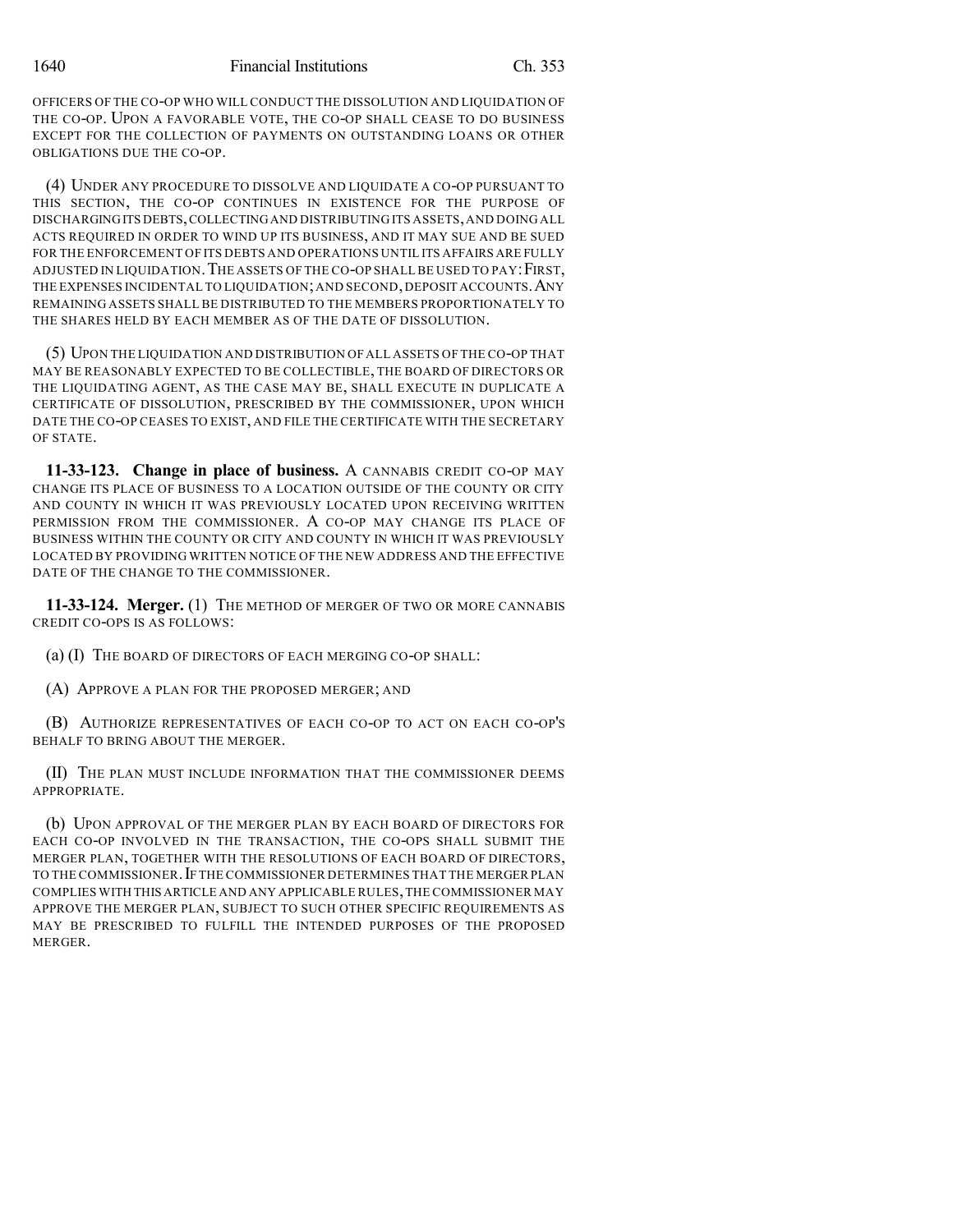(c) THE BOARDS OF DIRECTORS OF EACH CO-OP INVOLVED SHALL CALL A MEETING OF THE MEMBERS OF EACH CO-OP INVOLVED FOR THE PURPOSE OF CONSIDERING A MERGER. THE BOARDS OF DIRECTORS SHALL GIVE NOTICE OF THE MEETING, INCLUDING PURPOSE,DATE,TIME,PLACE,AND BALLOT OF THE MERGER PLAN,TO THE ENTIRE MEMBERSHIP. AT THE MEETING, AT LEAST TWO-THIRDS OF THE MEMBERS PRESENT AND VOTING MUST APPROVE THE PROPOSED MERGER. IF ANY MEMBER APPROVES OR DISAPPROVES THE MERGER BY RETURNING A BALLOT, SIGNED BY THE MEMBER, TO THE SECRETARY OF THE CO-OP AT OR BEFORE THE MEETING, THE BALLOT FOR ALL PURPOSES OF THIS SECTION IS EQUIVALENT TO THE VOTE OF THE MEMBER AT THE MEETING, NOTWITHSTANDING THAT THE MEMBER IS NOT THEN PRESENT.

(2) UPON APPROVAL OF THE MERGER BY THE MEMBERS OF THE CO-OP, THE MERGER SHALL BE CONSUMMATED IN THE FOLLOWING MANNER:

(a) THE DULY AUTHORIZED REPRESENTATIVES OF EACH CO-OP SHALL EXECUTE, IN DUPLICATE, A CERTIFICATE OF MERGER STATING:

(I) THAT THE BOARD OF DIRECTORS OF EACH CO-OP HAS APPROVED THE MERGER;

(II) THAT AT LEAST TWO-THIRDS OF THE VOTING MEMBERS OF EACH MERGING CO-OP HAVE APPROVED THE TERMS AND CONDITIONS OF THE PROPOSED MERGER AT A MEETING OF THE MEMBERS CALLED FOR THAT PURPOSE; AND

(III) THE NAME AND LOCATION OF THE CONTINUING CO-OP.

(b) THE CONTINUING CO-OP SHALL PREPARE AND ADOPT ANY BYLAW AMENDMENTS REQUIRED BY THE BOARD, CONSISTENT WITH THIS ARTICLE, AND EXECUTE THE AMENDMENTS IN DUPLICATE.

(c) THE CONTINUING BOARD OF DIRECTORS SHALL FILE THE CERTIFICATE PROVIDED FOR IN PARAGRAPH (a) OF THIS SUBSECTION (2) AND ANY REQUIRED BYLAW AMENDMENTS, BOTH EXECUTED IN DUPLICATE, TO THE COMMISSIONER.

(3) IF THE COMMISSIONER APPROVES THE CERTIFICATE AND BYLAW AMENDMENTS, THE COMMISSIONER SHALL SO NOTIFY THE REPRESENTATIVES AND SHALL ISSUE A CERTIFICATE OF APPROVAL, ATTACH IT TO THE DUPLICATE CERTIFICATE OF MERGER, AND RETURN THEM TO THE REPRESENTATIVES OF THE PARTICIPATING CO-OPS TOGETHER WITH THE DUPLICATE OF THE BYLAW AMENDMENTS.

(4) THE CONTINUING CO-OP SHALL FILE THE DUPLICATE OF THE CERTIFICATE OF MERGER WITH THE COMMISSIONER'S CERTIFICATE OFAPPROVAL ATTACHED WITH THE SECRETARY OF STATE, WHO SHALL MAKE A RECORD OF THE CERTIFICATE AND RETURN IT, WITH THE SECRETARY'S CERTIFICATE OF RECORD ATTACHED, TO THE COMMISSIONER FOR PERMANENT RECORD. THE FEE FOR THE FILING SHALL BE DETERMINED AND COLLECTED PURSUANT TO SECTION 24-21-104 (3), C.R.S.

(5) UPON COMPLIANCE WITH ALL REQUIREMENTS OF SUBSECTIONS (1) TO (4) OF THIS SECTION,THE PARTICIPATING CO-OPS ARE MERGED,AND THE CONTINUINGCO-OP SHALL TAKE OVER THE ASSETS AND ASSUME ALL THE LIABILITIES OF THE PARTICIPATING CO-OPS.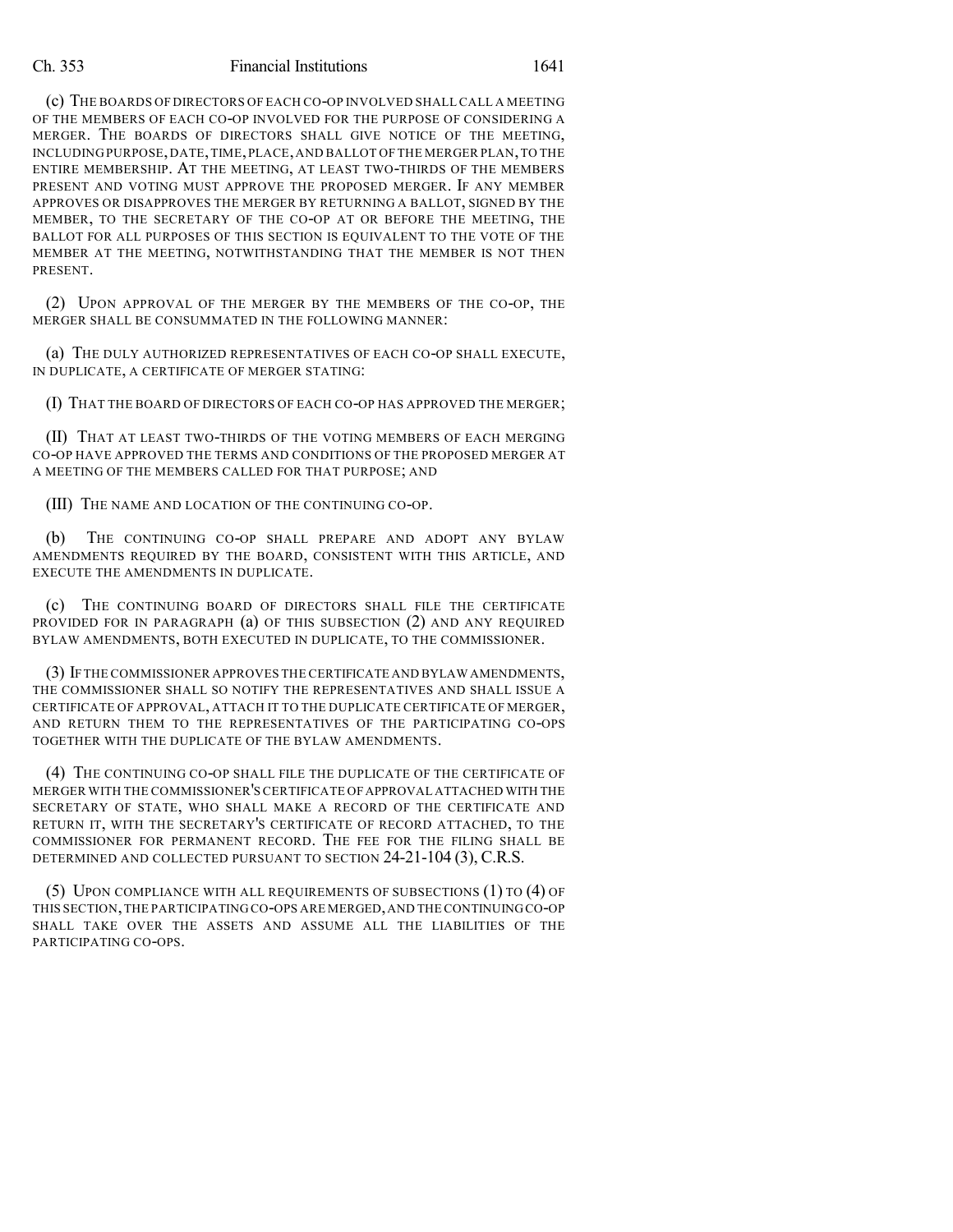**11-33-125. Taxation.** A CANNABIS CREDIT CO-OP IS NOT TAX-EXEMPT AND IS SUBJECT TO TAXATION AS PROVIDED BY FEDERAL, STATE, AND LOCAL LAWS.

**11-33-126. Compliance with federal requirements- due diligence.** (1) EACH CANNABIS CREDIT CO-OP SHALL COMPLY WITH ALL APPLICABLE REQUIREMENTS OF FEDERAL LAW, INCLUDING:

(a) THE FEDERAL "BANK SECRECY ACT", 12 U.S.C. SEC. 1951 ET SEQ.;

(b) THE REQUIREMENT TO MAINTAIN A DUE DILIGENCE PROGRAM PURSUANT TO 31 CFR 1020.610;

(c) THE REQUIREMENT TO ESTABLISH A CUSTOMER IDENTIFICATION POLICY PURSUANT TO 31 CFR 1020.220; AND

(d) THE REQUIREMENT TO FILE SUSPICIOUS ACTIVITY REPORTS PURSUANT TO 31 CFR SEC. 1020.320.

(2) EACH CO-OP SHALL:

(a) CONDUCT DUE DILIGENCE WITH REGARD TO THE ACTIVITIES OF ITS MEMBERS SO AS TO PREVENT:

(I) THE DISTRIBUTION OF MARIJUANA TO MINORS;

(II) REVENUE FROM THE SALE OF MARIJUANA FROM GOING TO CRIMINAL ENTERPRISES, GANGS, AND CARTELS;

(III) THE DIVERSION OF MARIJUANA FROM STATES WHERE IT IS LEGAL UNDER STATE LAW IN SOME FORM TO OTHER STATES;

(IV) STATE-AUTHORIZED MARIJUANA ACTIVITY FROM BEING USED AS A COVER OR PRETEXT FOR THE TRAFFICKING OF OTHER ILLEGAL DRUGS OR OTHER ILLEGAL ACTIVITY;

(V) VIOLENCE AND THE USE OFFIREARMS IN THE CULTIVATION AND DISTRIBUTION OF MARIJUANA;

(VI) DRUGGED DRIVING AND THE EXACERBATION OF OTHER ADVERSE PUBLIC HEALTH CONSEQUENCES ASSOCIATED WITH MARIJUANA USE;

(VII) THE GROWING OF MARIJUANA ON PUBLIC LANDS AND THE ATTENDANT PUBLIC SAFETY AND ENVIRONMENTAL DANGERS POSED BY MARIJUANA PRODUCTION ON PUBLIC LANDS; AND

(VIII) MARIJUANA POSSESSION OR USE ON FEDERAL PROPERTY; AND

(b) FILE AN ANNUAL REPORT WITH THE COMMISSIONER REGARDING ITS COMPLIANCE WITH THE LAWS AND REQUIREMENTS SPECIFIED IN THIS SECTION.

(3) THE COMMISSIONER SHALL REVOKE THE CHARTER OF A CO-OP THAT VIOLATES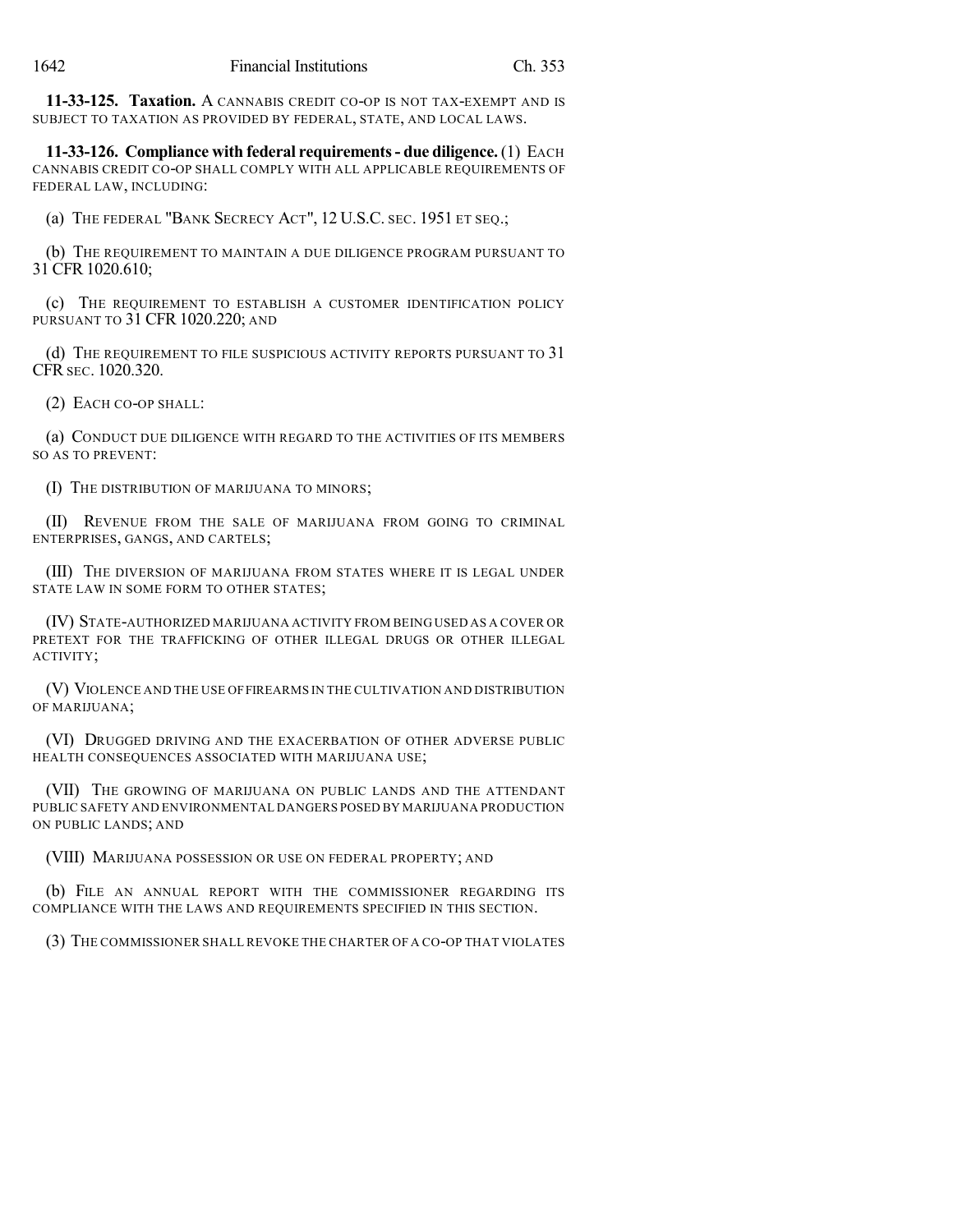ANY OF THE LAWS OR DUE DILIGENCE REQUIREMENTS SPECIFIED IN THIS SECTION.

**11-33-127. Reports - suspicious transactions.** (1) **General.** (a) (I) EVERY CO-OP SHALL FILE WITH THE COMMISSIONER, TO THE EXTENT AND IN THE MANNER REQUIRED BY THIS SECTION, A REPORT OF ANY SUSPICIOUS TRANSACTION RELEVANT TO A POSSIBLE VIOLATION OF LAW, RULE, OR FEDERAL REGULATION.

(II) FOR PURPOSES OF THIS SECTION, A TRANSACTION OR CONDUCT THAT IS ILLEGAL OR A VIOLATION OF LAW SOLELY BECAUSE MARIJUANA IS A CONTROLLED SUBSTANCE UNDER FEDERAL LAW IS NOT SUBJECT TO BEING REPORTED.

(b) A CO-OP SHALL REPORT A TRANSACTION IF IT IS CONDUCTED OR ATTEMPTED BY, AT, OR THROUGH THE CO-OP, IT INVOLVES OR AGGREGATES AT LEAST FIVE THOUSAND DOLLARS IN FUNDS OR OTHER ASSETS,AND THE CO-OP KNOWS,SUSPECTS, OR HAS REASON TO SUSPECT THAT:

(I) THE TRANSACTION INVOLVES FUNDS DERIVED FROM ILLEGAL ACTIVITIES OR IS INTENDED OR CONDUCTED IN ORDER TO HIDE OR DISGUISE FUNDS OR ASSETS DERIVED FROM ILLEGAL ACTIVITIES AS PART OF A PLAN TO VIOLATE OR EVADE ANY FEDERAL OR STATE LAW OR REGULATION OR TO AVOID ANY TRANSACTION REPORTING REQUIREMENT UNDER FEDERAL OR STATE LAW OR REGULATION;

(II) THE TRANSACTION IS DESIGNED TO EVADE ANY REQUIREMENTS OF THIS ARTICLE, A RULE PROMULGATED PURSUANT TO THIS ARTICLE, THE FEDERAL "BANK SECRECY ACT", 12 U.S.C. SEC. 1951 ET SEQ., OR A REGULATION PROMULGATED UNDER THE FEDERAL "BANK SECRECY ACT"; OR

(III) THE TRANSACTION HAS NO BUSINESS OR APPARENT LAWFUL PURPOSE OR IS NOT THE SORT IN WHICH THE PARTICULAR MEMBER WOULD NORMALLY BE EXPECTED TO ENGAGE, AND THE CO-OP KNOWS OF NO REASONABLE EXPLANATION FOR THE TRANSACTION AFTER EXAMINING THE AVAILABLE FACTS, INCLUDING THE BACKGROUND AND POSSIBLE PURPOSE OF THE TRANSACTION.

(2) **Filing procedures.** (a) **What to file.** A CO-OP SHALL REPORT A SUSPICIOUS TRANSACTION BY COMPLETING A SUSPICIOUS TRANSACTION REPORT, REFERRED TO IN THIS SECTION AS AN STR, AND COLLECTING AND MAINTAINING SUPPORTING DOCUMENTATION AS REQUIRED BY SUBSECTION (4) OF THIS SECTION.

(b) **When to file.** A CO-OP SHALL FILE AN STR NO LATER THAN THIRTY CALENDAR DAYS AFTER THE DATE OF INITIAL DETECTION BY THE CO-OP OF FACTS THAT MAY CONSTITUTE A BASIS FOR FILING AN STR. IF NO SUSPECT WAS IDENTIFIED ON THE DATE OF THE DETECTION OF THE INCIDENT REQUIRING THE FILING, A CO-OP MAY DELAY FILING AN STR FOR AN ADDITIONAL THIRTY CALENDAR DAYS TO IDENTIFY A SUSPECT. IN NO CASE MAY A CO-OP DELAY REPORTING FOR MORE THAN SIXTY CALENDAR DAYS AFTER THE DATE OF INITIAL DETECTION OF A REPORTABLE TRANSACTION. IN SITUATIONS INVOLVING VIOLATIONS THAT REQUIRE IMMEDIATE ATTENTION, SUCH AS, FOR EXAMPLE, ONGOING MONEY-LAUNDERING SCHEMES, THE CO-OP SHALL IMMEDIATELY NOTIFY, BY TELEPHONE, AN APPROPRIATE LAW ENFORCEMENT AUTHORITY IN ADDITION TO FILING TIMELY AN STR.

(3) **Exceptions.** A CO-OP IS NOT REQUIRED TO FILE AN STR FOR A ROBBERY OR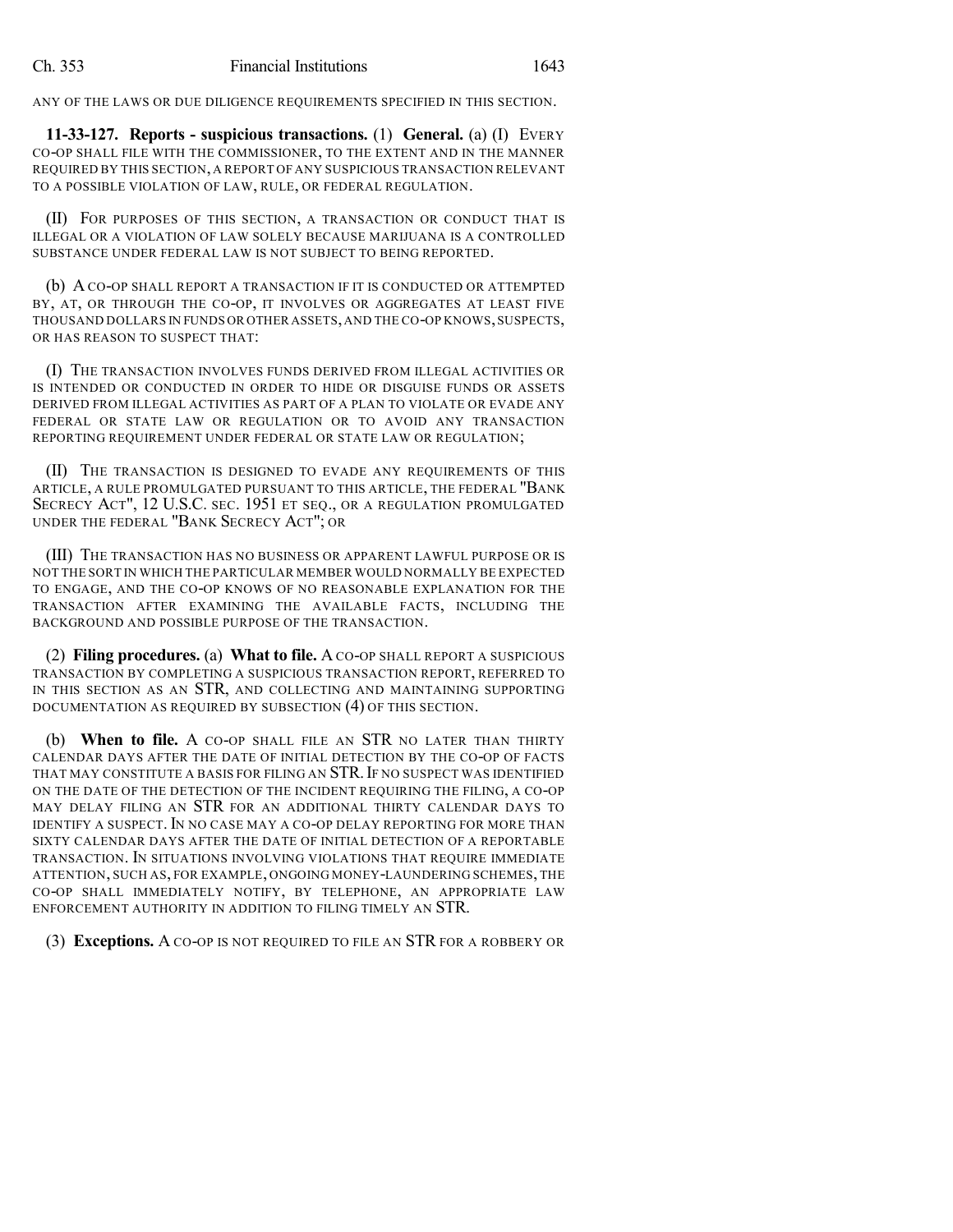BURGLARY COMMITTED OR ATTEMPTED THAT IS REPORTED TO APPROPRIATE LAW ENFORCEMENT AUTHORITIES OR FOR LOST, MISSING, COUNTERFEIT, OR STOLEN SECURITIES WITH RESPECT TO WHICH THE CO-OP FILES A REPORT PURSUANT TO THE REPORTING REQUIREMENTS OF 17 CFR 240.17f-1.

(4) **Retention of records.** ACO-OP SHALL MAINTAIN A COPY OF EACH STRFILED AND THE ORIGINAL OR BUSINESS RECORD EQUIVALENT OF ANY SUPPORTING DOCUMENTATION FOR A PERIOD OF FIVE YEARS AFTER THE DATE OF FILING THE STR. THE CO-OP SHALL IDENTIFY SUPPORTING DOCUMENTATION AND MAINTAIN THE DOCUMENTATION AS SUCH, WHICH DOCUMENTATION SHALL BE DEEMED TO HAVE BEEN FILED WITH THE STR.UPON REQUEST, A CO-OP SHALL MAKE ALL SUPPORTING DOCUMENTATION AVAILABLE TO:

(a) THE COMMISSIONER;

(b) ANY FEDERAL, STATE, OR LOCAL LAW ENFORCEMENT AGENCY;

(c) ANY FEDERAL REGULATORY AUTHORITY THAT EXAMINES THE CO-OP FOR COMPLIANCE WITH THE FEDERAL "BANK SECRECY ACT"; OR

(d) ANY STATE REGULATORY AUTHORITY ADMINISTERING A STATE LAW THAT REQUIRES THE CO-OP TO COMPLY WITH THE FEDERAL "BANK SECRECY ACT" OR OTHERWISE AUTHORIZES THE STATE AUTHORITY TO ENSURE THAT THE CO-OP COMPLIES WITH THE FEDERAL "BANK SECRECY ACT".

(5) **Confidentiality of STRs.** (a) AN STR AND ANY INFORMATION THAT WOULD REVEAL THE EXISTENCE OF AN STR ARE CONFIDENTIAL AND SHALL NOT BE DISCLOSED EXCEPT AS AUTHORIZED IN THIS SUBSECTION (5).FOR PURPOSES OF THIS SUBSECTION (5) ONLY, AN STR INCLUDES ANY SUSPICIOUS ACTIVITY REPORT FILED WITH THE FEDERAL FINANCIAL ENFORCEMENT NETWORK OF THE DEPARTMENT OF THE TREASURY PURSUANT TO ANY REGULATION IN CHAPTER  $X$  of subtitle  $B$  of TITLE 31 OF THE CODE OF FEDERAL REGULATIONS.

(b) **Prohibition on disclosures by co-ops.** (I) **General rule.** A CO-OP AND A DIRECTOR, OFFICER, EMPLOYEE, OR AGENT OF ANY CO-OP SHALL NOT DISCLOSE AN STR OR ANY INFORMATION THAT WOULD REVEAL THE EXISTENCE OF AN STR. ANY CO-OP, AND ANY DIRECTOR, OFFICER, EMPLOYEE, OR AGENT OF ANY CO-OP THAT IS SUBPOENAED OR OTHERWISE REQUESTED TO DISCLOSE AN STR OR ANY INFORMATION THAT WOULD REVEAL THE EXISTENCE OF AN STR, SHALL DECLINE TO PRODUCE THE STR OR SUCH INFORMATION, CITING THIS SECTION, 31 U.S.C. SEC. 5318 (g) (2)(A) (i), AND 31CFR1020.320, AND SHALL NOTIFY THE COMMISSIONER OF ANY SUCH REQUEST AND THE RESPONSE THERETO.

(II) **Rules of construction.** SO LONG AS NONE OF THE PERSONS INVOLVED IN A REPORTED SUSPICIOUS TRANSACTION IS NOTIFIED THAT THE TRANSACTION HAS BEEN REPORTED, THIS PARAGRAPH (b) DOES NOT PROHIBIT:

(A) TO THE FULL EXTENT AUTHORIZED IN 31 U.S.C. SEC.  $5318$  (g) (2) (B), THE DISCLOSURE BY A CO-OP OR BY A DIRECTOR, OFFICER, EMPLOYEE, OR AGENT OF A CO-OP, OF AN STR OR ANY INFORMATION THAT WOULD REVEAL THE EXISTENCE OF AN STR, TO: THE COMMISSIONER OR ANY FEDERAL, STATE, OR LOCAL LAW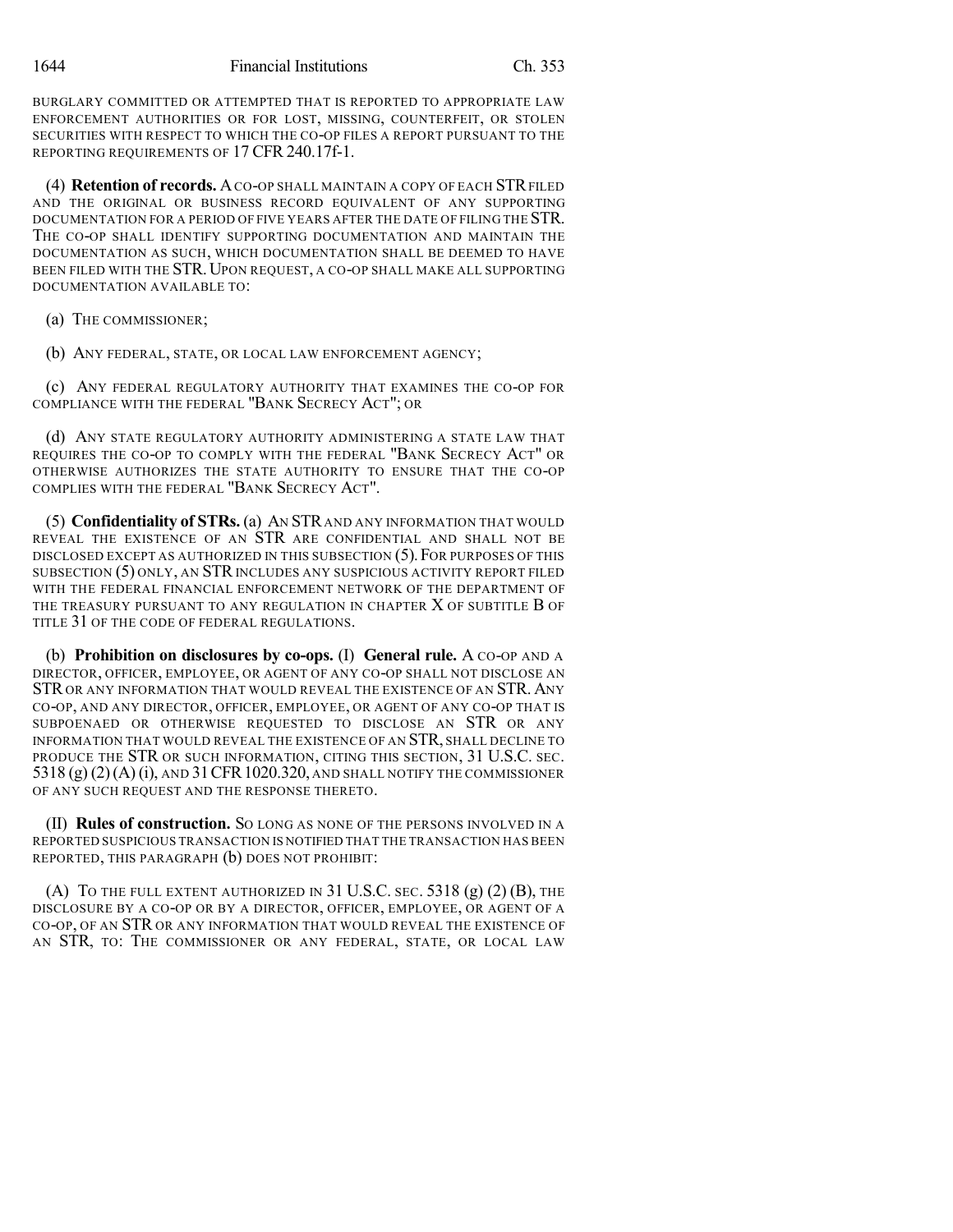ENFORCEMENT AGENCY;A FEDERAL REGULATORY AUTHORITY THAT EXAMINES THE CO-OP FOR COMPLIANCE WITH THE FEDERAL "BANK SECRECY ACT"; OR A STATE REGULATORY AUTHORITY ADMINISTERING A STATE LAW THAT REQUIRES THE CO-OP TO COMPLY WITH THE FEDERAL "BANK SECRECY ACT" OR OTHERWISE AUTHORIZES THE STATE AUTHORITY TO ENSURE THAT THE CO-OP COMPLIES WITH THE "BANK SECRECY ACT". IN ADDITION, THE CO-OP AND ITS OFFICERS, DIRECTORS, EMPLOYEES, AND AGENTS MAY DISCLOSE THE UNDERLYING FACTS, TRANSACTIONS, AND DOCUMENTS UPON WHICH AN STR IS BASED TO ANOTHER FINANCIAL INSTITUTION, OR A DIRECTOR, OFFICER, EMPLOYEE, OR AGENT OF A FINANCIAL INSTITUTION, FOR THE PREPARATION OF A JOINT STR OR IN CONNECTION WITH CERTAIN EMPLOYMENT REFERENCES OR TERMINATION NOTICES, TO THE FULL EXTENT AUTHORIZED IN 31 U.S.C. SEC. 5318 (g) (2) (B).

(B) THE SHARING BY A CO-OP, OR ANY DIRECTOR, OFFICER, EMPLOYEE, OR AGENT OF THE CO-OP, OF AN STR, OR ANY INFORMATION THAT WOULD REVEAL THE EXISTENCE OF AN STR, WITHIN THE CO-OP'S CORPORATE ORGANIZATIONAL STRUCTURE FOR PURPOSES CONSISTENT WITH TITLE II OF THE FEDERAL "BANK SECRECY ACT" AS DETERMINED BY FEDERAL REGULATION OR IN GUIDANCE.

(c) **Prohibition on disclosures by government authorities.** AFEDERAL, STATE, LOCAL, TERRITORIAL, OR TRIBAL GOVERNMENT AUTHORITY AND ANY DIRECTOR, OFFICER, EMPLOYEE, OR AGENT OF A FEDERAL, STATE, LOCAL, TERRITORIAL, OR TRIBAL GOVERNMENT SHALL NOT DISCLOSE AN STR, OR ANY INFORMATION THAT WOULD REVEAL THE EXISTENCE OF AN STR, EXCEPT AS NECESSARY TO FULFILL OFFICIAL DUTIES CONSISTENT WITH TITLE IIOFTHE FEDERAL "BANK SECRECY ACT". FOR PURPOSES OF THIS SECTION, "OFFICIAL DUTIES" DO NOT INCLUDE THE DISCLOSURE OF AN STR, OR ANY INFORMATION THAT WOULD REVEAL THE EXISTENCE OF AN STR, IN RESPONSE TO A REQUEST FOR DISCLOSURE OF NONPUBLIC INFORMATION OR A REQUEST FOR USE IN A PRIVATE LEGAL PROCEEDING, INCLUDING A REQUEST PURSUANT TO 31 CFR 1.11.

(6) **Limitation on liability.** A CO-OP AND ANY DIRECTOR, OFFICER, EMPLOYEE, OR AGENT OF ANY CO-OP,THAT MAKES A VOLUNTARY DISCLOSURE OF ANY POSSIBLE VIOLATION OF LAW,RULE, OR FEDERAL REGULATION TO A GOVERNMENT AGENCY OR MAKES A DISCLOSURE PURSUANT TO THIS SECTION OR ANY OTHER AUTHORITY, INCLUDINGA DISCLOSURE MADE JOINTLY WITH ANOTHER INSTITUTION,IS PROTECTED FROM LIABILITY TO ANY PERSON FOR ANY SUCH DISCLOSURE OR FOR FAILURE TO PROVIDE NOTICE OF SUCH DISCLOSURE TO ANY PERSON IDENTIFIED IN THE DISCLOSURE, OR BOTH, TO THE FULL EXTENT PROVIDED BY 31 U.S.C. SEC. 5318 (g) (3).

(7) **Compliance.** THE COMMISSIONER SHALL EXAMINE CO-OPS FOR COMPLIANCE WITH THIS SECTION.

**11-33-128. Repeal of article - review.** (1) THIS ARTICLE IS REPEALED, EFFECTIVE SEPTEMBER 1, 2020. UPON REPEAL OF THIS ARTICLE, EACH CANNABIS CREDIT CO-OP SHALL IMMEDIATELY CEASE ITS OPERATION AND TAKE PRUDENT AND NECESSARY STEPS TO DISSOLVE.EACH CO-OP SHALL COMPLETE ITS DISSOLUTION BY SEPTEMBER 1, 2021.

(2) PRIOR TO THE REPEAL OF THIS ARTICLE, THE DEPARTMENT OF REGULATORY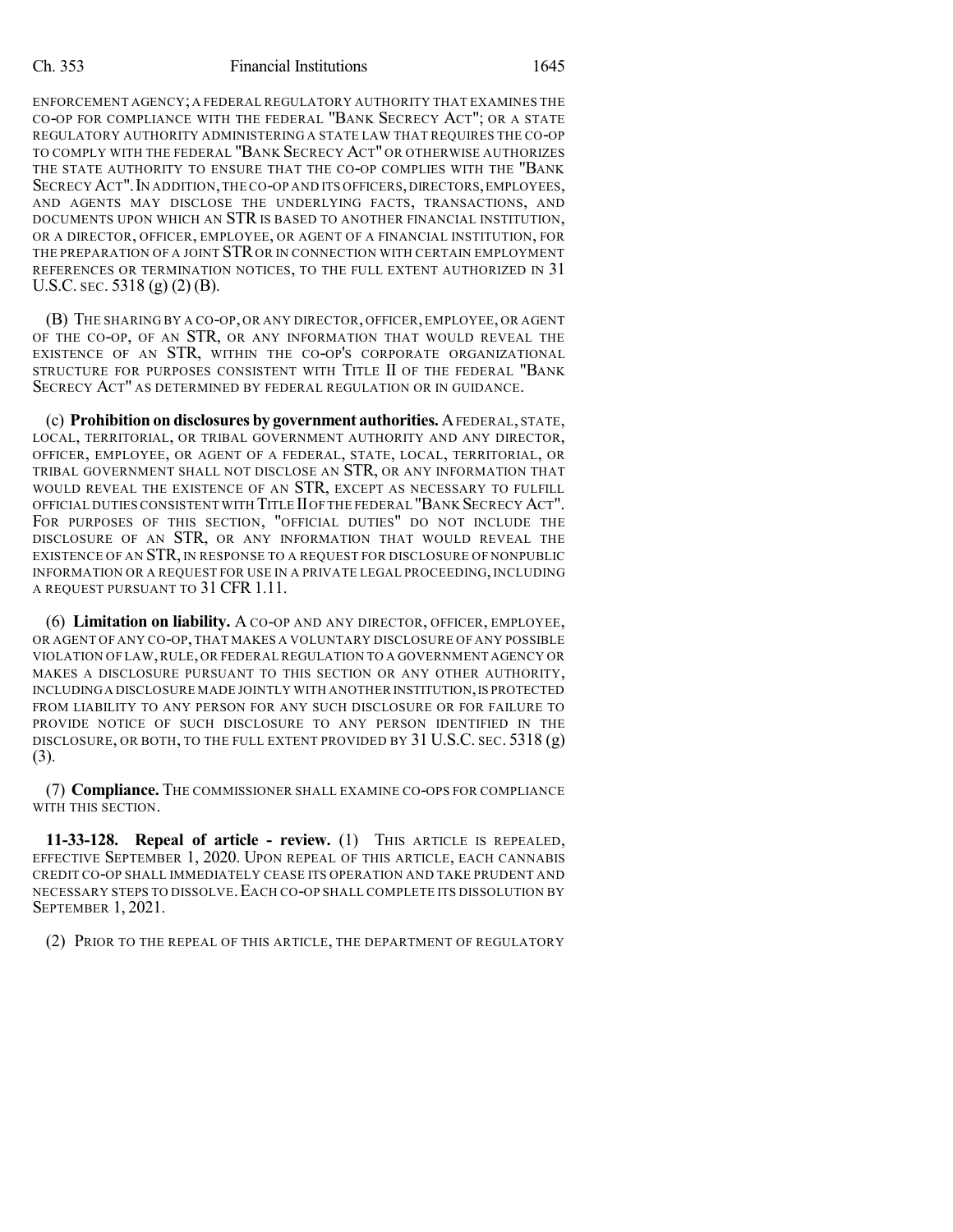AGENCIES SHALL CONDUCT A SUNSET REVIEW OF THE COMMISSIONER'S REGULATION OF CANNABIS CREDIT CO-OPS AS DESCRIBED IN SECTION 24-34-104 (8), C.R.S.

### **SECTION 2.** In Colorado Revised Statutes, 12-43.3-401, **amend** (3) as follows:

**12-43.3-401. Classes of licenses.** (3) A state chartered bank or a credit union may loan money to any person licensed pursuant to this article for the operation of a licensed business. A MARIJUANA FINANCIAL SERVICES COOPERATIVE ORGANIZED PURSUANT TO ARTICLE 33 OF TITLE 11, C.R.S., MAY ACCEPT AS A MEMBER, LOAN MONEY TO, AND ACCEPT DEPOSITS FROM ANY ENTITY LICENSED PURSUANT TO THIS ARTICLE FOR THE OPERATION OF A LICENSED BUSINESS.

**SECTION 3.** In Colorado Revised Statutes, 13-4-102, **amend** (2) (kk); and **add**  $(2)$  (ll) as follows:

**13-4-102. Jurisdiction.** (2) The court of appeals has initial jurisdiction to:

(kk) Review all final actions and orders appropriate for judicial review of the director of the division of professions and occupations in the department of regulatory agencies, as provided in section 12-40.5-110, C.R.S.; AND

(ll) REVIEW ALL FINAL ACTIONS AND ORDERS APPROPRIATE FOR JUDICIAL REVIEW OF THE STATE COMMISSIONER OF FINANCIAL SERVICES AS PROVIDED IN SECTIONS 11-33-109 (4) AND 11-33-122 (1) (d) AND (2) (b), C.R.S.

**SECTION 4.** In Colorado Revised Statutes, 24-34-104, add (51.5)(i) as follows:

**24-34-104. General assemblyreviewof regulatoryagenciesandfunctionsfor termination, continuation, or reestablishment.** (51.5) The following agencies, functions, or both, terminate on September 1, 2020:

(i) THE REGULATION OF MARIJUANA FINANCIAL SERVICES COOPERATIVES PURSUANT TO ARTICLE 33 OF TITLE 11, C.R.S.

**SECTION 5.** In Colorado Revised Statutes, 39-28.8-501, **amend as added by Senate Bill 14-215** (2) (b) (XI) and (2) (b) (XII); and **add** (2) (b) (XIII) asfollows:

**39-28.8-501. Marijuana tax cash fund - creation - distribution.**  $(2)$  (b) Subject to the limitations in subsection (5) of this section, any moneys in the fund that are not appropriated to the department of revenue pursuant to paragraph (a) of this subsection  $(2)$  are subject to annual appropriation by the general assembly for any fiscal year following the fiscal year in which they were received by the state. The general assembly shall initially appropriate moneys in the fund based on the most recent estimate of revenue prepared by the staff of the legislative council or the department of revenue for the applicable fiscal year. The general assembly may appropriate moneys in the fund for the following purposes:

(XI) To expand the provision of jail-based behavioral health services in underserved counties and to enhance the provision of jail-based behavioral health services to offenders transitioning from jail to the community to ensure continuity of care; and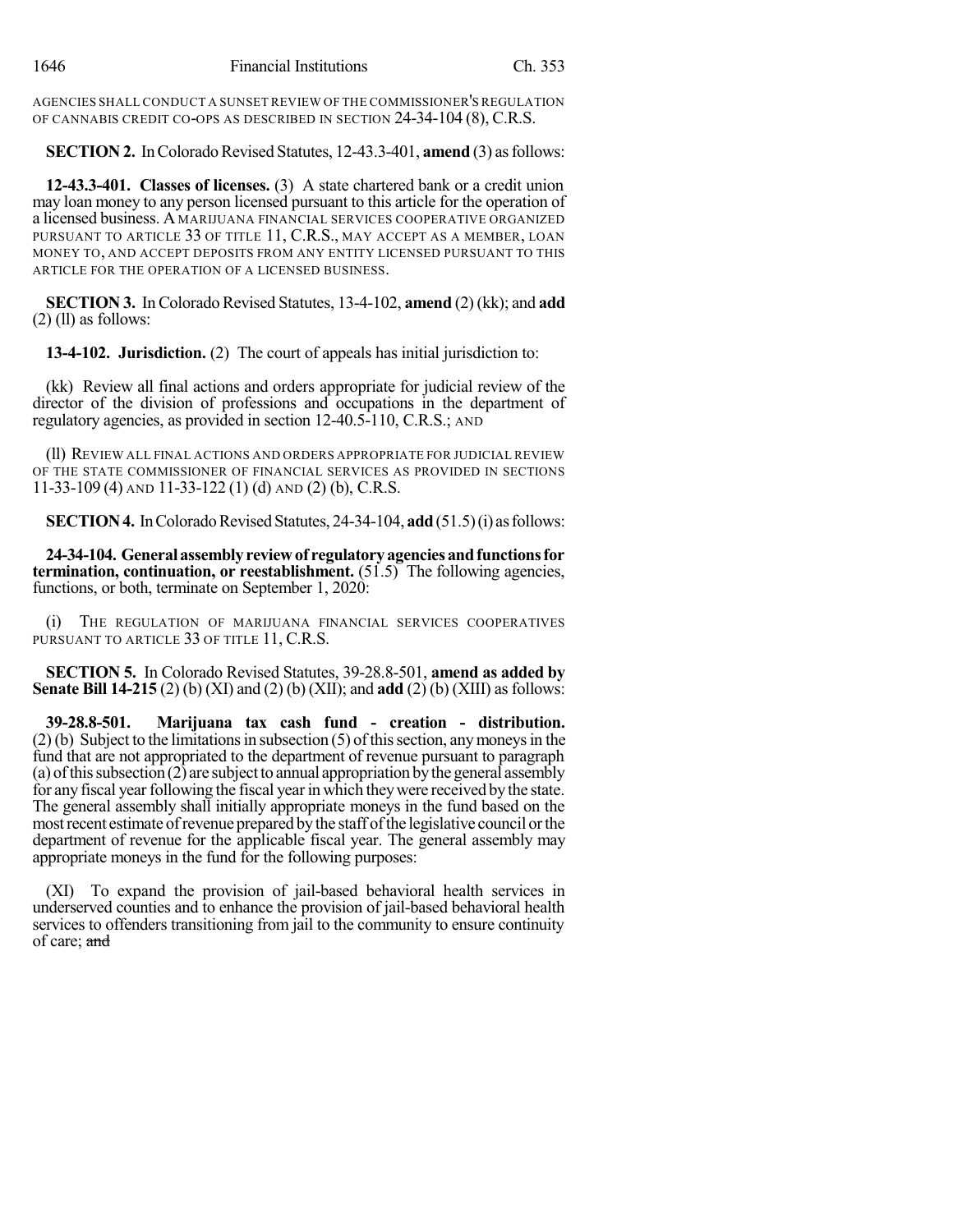(XII) For the provision of substance use disorder treatment services for adolescents and pregnant women; AND

(XIII) FOR THE START-UP EXPENSES OF THE DIVISION OF FINANCIAL SERVICES RELATED TO THE REGULATION OF MARIJUANA FINANCIAL SERVICES COOPERATIVES PURSUANT TO ARTICLE 33OF TITLE 11,C.R.S.,AND UNTIL THE STATE COMMISSIONER OF FINANCIAL SERVICES FIRST COLLECTS ASSESSMENTS ON SUCH COOPERATIVES.

**SECTION 6. Appropriation.** (1) In addition to any other appropriation, there is hereby appropriated, out of any moneys in the marijuana tax cash fund created in section 39-28.8-501, Colorado Revised Statutes, not otherwise appropriated, to the department of regulatory agencies, for the fiscal year beginning July 1, 2014, the sum of \$50,000, or so much thereof as may be necessary, to be allocated for the implementation of this act as follows:

(a) \$35,427 to the division of financial services for stakeholder workgroup expenses; and

(b) \$14,573 to the executive director's office and administrative services for the purchase of legal services.

(2) In addition to any other appropriation, there is hereby appropriated to the department of law, for the fiscal year beginning July 1, 2014, the sum of \$14,573, or so much thereof as may be necessary, for the provision of legal services for the department of regulatory agencies related to the implementation of this act. Said sum is from reappropriated funds received from the department of regulatory agencies out of the appropriation made in paragraph (b) of subsection  $(1)$  of this section.

**SECTION 7. Appropriation.** (1) In addition to any other appropriation, there is hereby appropriated, out of any moneys in the general fund not otherwise appropriated, to the department ofregulatoryagencies,forthe fiscal year beginning July 1, 2014, the sum of \$50,000, or so much thereof as may be necessary, to be allocated for the implementation of this act as follows:

(a) \$35,427 to the division of financial services for stakeholder workgroup expenses; and

(b) \$14,573 to the executive director's office and administrative services for the purchase of legal services.

(2) In addition to any other appropriation, there is hereby appropriated to the department of law, for the fiscal year beginning July 1, 2014, the sum of \$14,573, or so much thereof as may be necessary, for the provision of legal services for the department of regulatory agencies related to the implementation of this act. Said sum is from reappropriated funds received from the department of regulatory agencies out of the appropriation made in paragraph (b) of subsection (1) of this section.

**SECTION 8. Effective date - applicability.** (1) This act takes effect upon passage, except that: